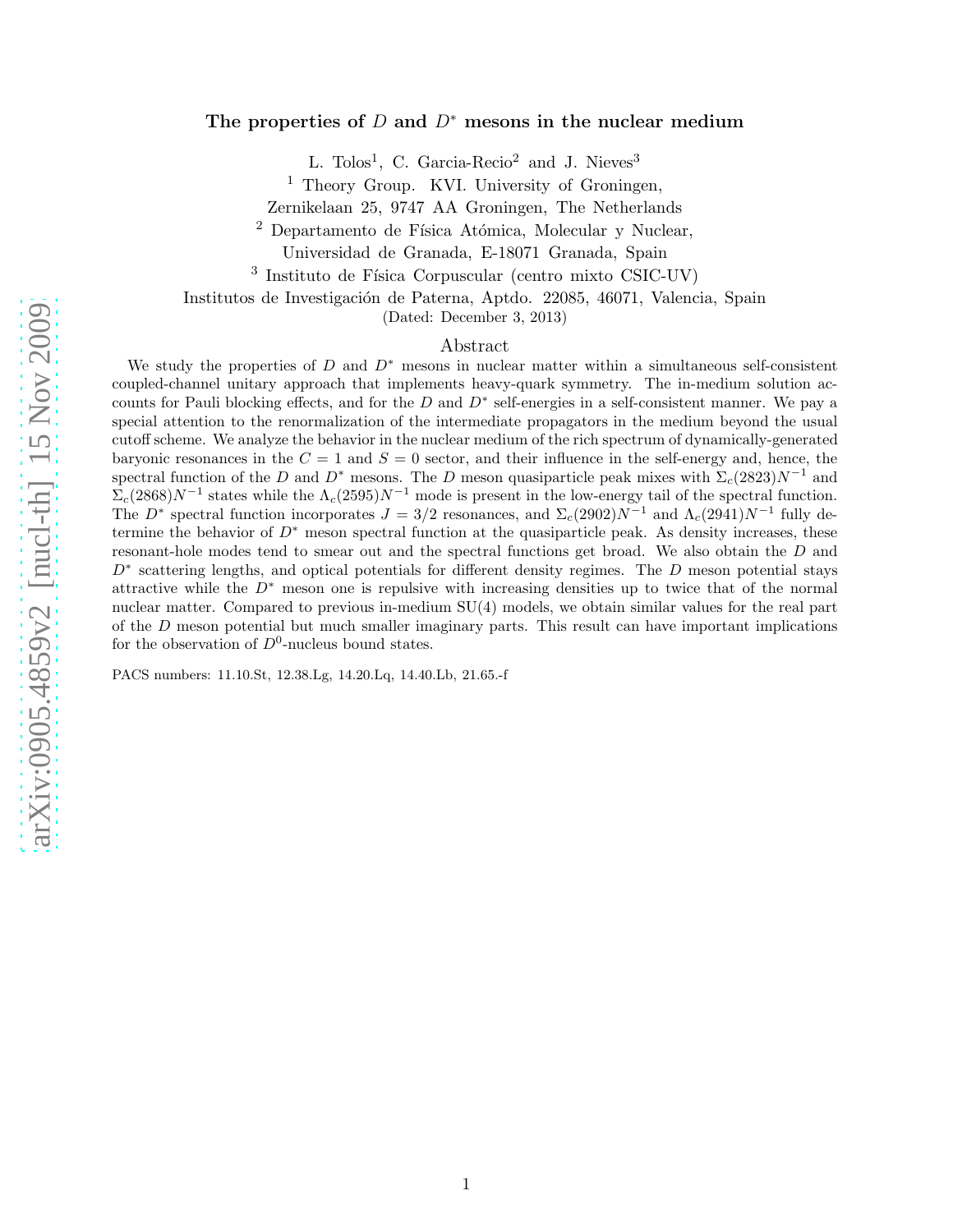### I. INTRODUCTION

The interest on the properties of open and hidden charmed mesons was triggered more than 20 years ago in the context of relativistic nucleus-nucleus collisions in connection to the charmonium suppression [\[1\]](#page-17-0) as a probe for the formation of Quark-Gluon Plasma (QGP). The experimental programme in hadronic physics of the future FAIR facility at GSI [\[2](#page-17-1)] will move from the light quark sector to the heavy one and will face new challenges where charm plays a dominant role. In particular, a large part of the PANDA physics programme will be devoted to charmonium spectroscopy. Moreover, the CBM experiment will extend the GSI programme for in-medium modification of hadrons in the light quark sector, and provide first insight into the charm-nucleus interaction.

The primary theoretical effort is to understand the interaction between hadrons with the charm degree of freedom. Charmed baryonic resonances have received recently a lot of attention motivated by the discovery of quite a few new states by the CLEO, Belle and BABAR collaborations [\[3,](#page-17-2) [4](#page-17-3), [5](#page-17-4), [6](#page-17-5), [7](#page-17-6), [8](#page-17-7). Whether those resonances have the usual  $qqq$  structure or qualify better as being dynamically generated via meson-baryon scattering processes is a matter of strong interest. In fact, the unitarization, in coupled-channels, of the chiral perturbation amplitudes for scattering of  $0<sup>-</sup>$  octet Goldstone bosons off baryons of the nucleon  $1/2<sup>+</sup>$  octet has proven to be quite successful in the charmless sector [\[9,](#page-17-8) [10,](#page-17-9) [11](#page-17-10), [12](#page-17-11), [13](#page-17-12), [14,](#page-17-13) [15,](#page-17-14) [16](#page-17-15), [17](#page-17-16), [18](#page-17-17), [19](#page-17-18), [20,](#page-18-0) [21](#page-18-1), [22](#page-18-2), [23](#page-18-3), [24,](#page-18-4) [25,](#page-18-5) [26](#page-18-6), [27](#page-18-7), [28](#page-18-8)]. The modification of the various meson-baryon amplitudes for the case of finite temperature and/or nuclear density has also attracted a lot of attention and has been carefully discussed [\[29,](#page-18-9) [30](#page-18-10), [31](#page-18-11), [32,](#page-18-12) [33](#page-18-13), [34](#page-18-14)].

The extension to the charm sector of the unitarized meson-baryon method was attempted in a first exploratory work in Ref. [\[35](#page-18-15)], where the free space amplitudes were constructed from a set of separable coupled-channel interactions obtained from chirally motivated lagrangians upon replacing the s quark by the c quark. A different approach resulting from the scattering of Goldstone bosons off the ground state  $1/2^+$  charmed baryons was pursued in [\[18](#page-17-17)], but the substantial improvement in constructing the meson-baryon interaction in the charm sector came from exploiting the universal vector-meson coupling hypothesis to break the SU(4) symmetry [\[36\]](#page-18-16). The t-channel exchange of vector mesons (TVME) between pseudoscalar mesons and baryons preserved chiral symmetry in the light meson sector keeping the Weinberg-Tomozawa (WT) type of interaction. An extension to d-wave  $J = 3/2^-$  resonances was developed in [\[37](#page-18-17)], while some modifications over the model of Ref. [\[36](#page-18-16)] were implemented in Ref. [\[38\]](#page-18-18), both in the kernel and in the renormalization scheme. More recently, there have been attempts to construct the  $DN$  and  $DN$  interaction by incorporating the charm degree of freedom in the  $SU(3)$  meson-exchange model of the Jülich group [\[39,](#page-18-19) [40](#page-18-20)].

Nuclear medium modifications were then incorporated in order to study the properties of charmed mesons in nuclear matter, and the influence of those modifications in the charmonium production rhythm at finite baryon densities. Possible variation of this rhythm might indicate the formation of the QGP phase of QCD at high densities. Previous works based on mean-field approaches provided important mass shifts for the D and D meson masses [\[41](#page-18-21), [42,](#page-18-22) [43](#page-18-23), [44](#page-18-24)]. Some of those models have been recently revised [\[45](#page-18-25), [46\]](#page-18-26). However, the spectral features of D mesons in symmetric nuclear matter were obtained for the first time in the exploratory work of Ref. [\[35](#page-18-15)], while finite temperature effects were incorporated later on in Ref. [\[47\]](#page-18-27). Afterwards, within the SU(4) TVME model of Ref. [\[36\]](#page-18-16), the properties of the  $(D,\bar{D})$  and  $(D_s, \bar{D}_s)$  mesons were analyzed in [\[48](#page-18-28)], and in [\[38,](#page-18-18) [49](#page-18-29)]. In this latter reference, the kernel and the renormalization scheme employed in Ref. [\[36\]](#page-18-16) were modified.

However, those SU(4) TVME inspired models are not consistent with heavy-quark symmetry (HQS), which is a proper QCD spin-flavor symmetry that appears when the quark masses, such as the charm mass, become larger than the typical confinement scale. As a consequence of this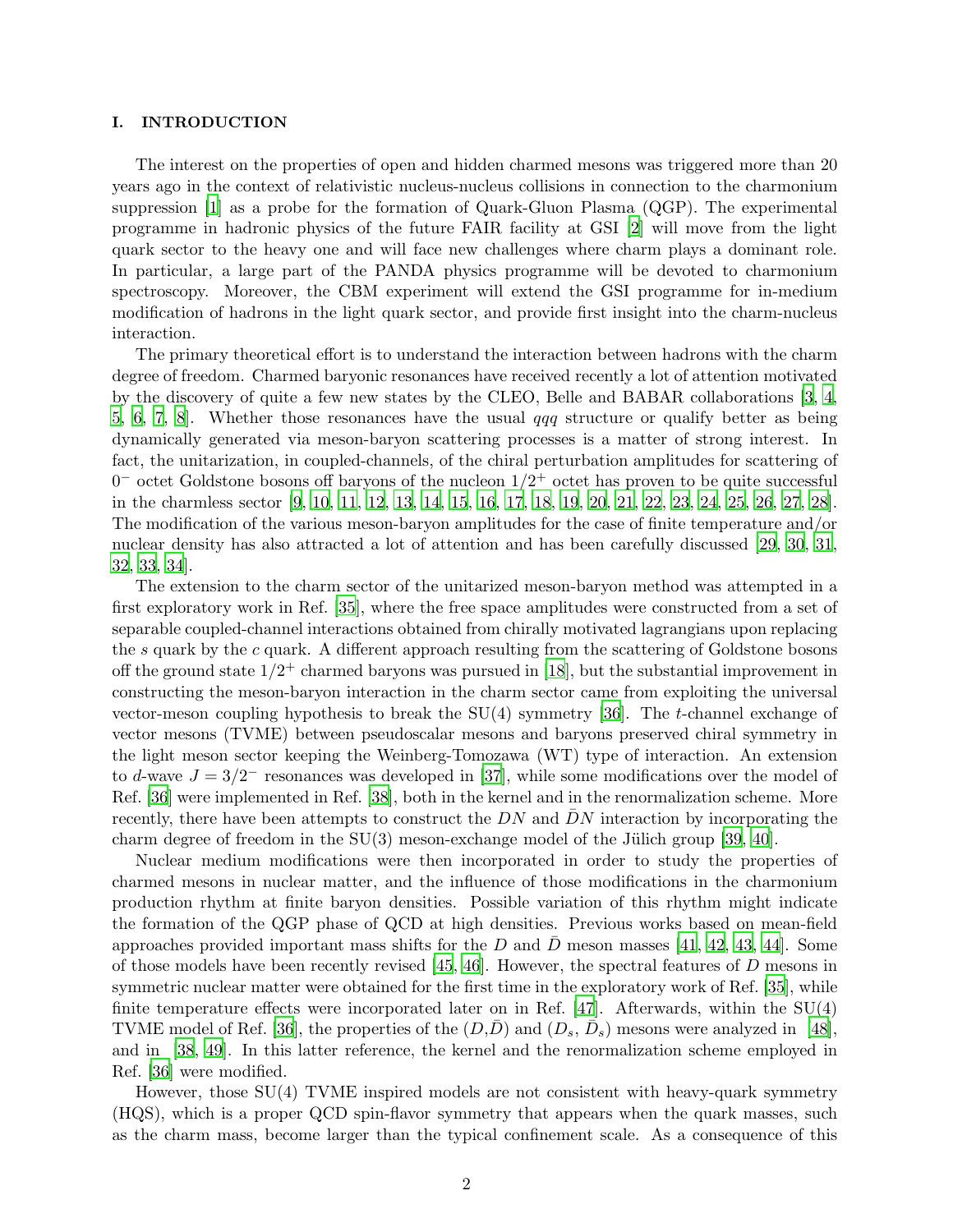symmetry, the spin interactions vanish for infinitely massive quarks. Thus, heavy hadrons come in doublets (if the spin of the light degrees of freedom is not zero), which are degenerated in the infinite quark-mass limit. And this is the case for the D meson and its vector partner, the  $D^*$ meson.

In fact, the incorporation of vector mesons into the coupled-channel picture has been pursued very recently in the strange sector. On one hand, vector mesons have been incorporated within the hidden-gauge formalism. Within this scheme, a broad spectrum of new resonant meson-baryon states have been generated [\[50,](#page-18-30) [51](#page-18-31), [52](#page-18-32)]. On the other hand, the WT meson-baryon chiral Lagrangian has been also extended to account for vector meson degrees of freedom by means of a scheme that starts from a SU(6) spin-flavor symmetry Lagrangian and that incorporates some symmetry breaking corrections determined by physical masses and meson decay constants [\[53,](#page-18-33) [54](#page-18-34), [55,](#page-18-35) [56](#page-18-36)]. The corresponding Bethe-Salpeter equation reproduces the previous SU(3)-flavor WT results for the lowest-lying s- and d-wave, negative parity baryon resonances and gives new information on more massive states, as for example the  $\Lambda(1800)$  or  $\Lambda(2325)$  resonances. The extension of this scheme to four flavors, incorporating the charm degree of freedom, was carried out in Ref. [\[57](#page-18-37)] and it automatically incorporates HQS in the charm sector improving in this respect on the SU(4) TVME models, since  $D$  and  $D^*$  mesons are thus consistently treated. One of the distinctive differences of this approach with respect to those that built in the SU(4) TVME model can be drawn in the wave function content of the resonances. Thus, for instance, the dynamics of the lowest lying resonance  $\Lambda_c(2595)$  is completely dominated by the DN channel in the SU(4) TVME model of Ref. [\[36](#page-18-16)], while it turns out be largely a  $D^*N$  state within the SU(8) scheme of Ref. [\[57](#page-18-37)]. Such differences might have also a direct influence on the dynamics at finite densities.

Thus in this work, we aim to investigate the nuclear medium effects in hadronic systems with charm one  $(C = 1)$  and no strangeness  $(S = 0)$  within the SU(8) model derived in [\[57](#page-18-37)]. In particular, we study the dynamically-generated baryonic resonances in the free space as well as in the nuclear medium in order to analyze how the masses and widths are modified with density. We also study the  $D$  and  $D^*$  mesons self-energies in the nuclear medium, calculating their spectral functions for a variety of densities and the corresponding optical potentials. A novelty of our work is that we simultaneously obtain, in a self-consistent manner, the  $D$  and  $D^*$  meson self-energies. We then compare our results with the previous ones obtained within SU(4) TVME schemes and other more simple models [\[35](#page-18-15), [38](#page-18-18), [47](#page-18-27), [48,](#page-18-28) [49\]](#page-18-29), paying also an special attention to the regularization of the intermediate propagators in the medium beyond the cutoff method. The nuclear medium effects for hadronic scattering amplitudes and for hadrons propagators are of interest for the understanding and correct interpretation of the data obtained in heavy-ion collisions where the high nuclear densities reached can substantially change the properties of the involved hadrons.

To end this introduction, and before we start deriving the  $D$  and  $D^*$  self-energies inside of a nuclear medium, we would like to make a general reflexion to better situate this work. Though the model of Ref. [\[57](#page-18-37)] is possibly the best one existing in the literature for describing the free space  $C = 1, S = 0$  meson-baryon elastic scattering at low energies<sup>1</sup>, it does not provide, as it is the case for the rest of the available models, the correct analytical properties of the scattering matrix, including s, t and u−cuts and proper crossing symmetry. Only the real theory, presumably QCD, could do that. However, one should bear in mind that deficiencies of the free space model would definitely affect to results that will be presented here for amplitudes embedded in cold nuclear matter. Since we aim at describing resonances, it is important to use a model consistent with the unitarity cut as that of Ref. [\[57\]](#page-18-37), while for rest of analytical properties one hopes to be partially

<sup>&</sup>lt;sup>1</sup> As outlined above, it provides a scheme for four flavors and for pseudoscalar and vector mesons which reduces to the WT interaction in the sector where Goldstone bosons are involved, and that incorporates HQS in the charm sector.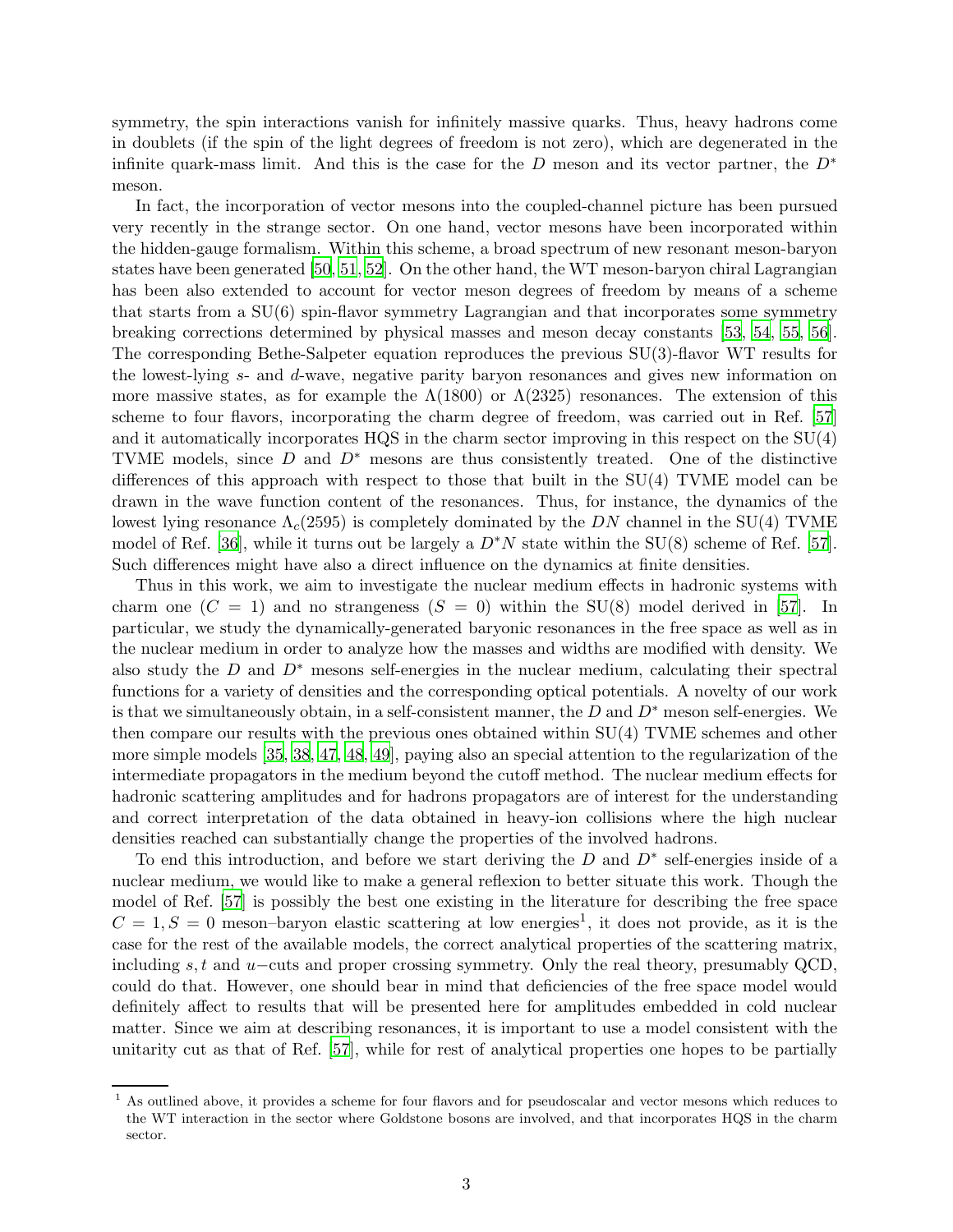taken into account thanks to low energy constants (subtraction constants...). To ignore a cut that would cover totally/partially the studied resonance region is not so much important<sup>2</sup>, and what is more relevant is the proximity of a resonance to a branching point, where the amplitude might vary more rapidly, together with the strength of the coupling of the resonance to the given channel. The free space model of Ref. [\[57\]](#page-18-37) only properly accounts for the two body unitarity cut, and it thus suffers from some limitations. As a matter of example, this model does not account for the dynamics of an intermediate nucleon in the u–channel diagram  $DN \to \Lambda_c \rho$ , involving two p–wave couplings  $(DN\Lambda_c$  and  $NN\rho$ ), that gives rise to a cut extending from 1.55 to 2.74 GeV. The lowest energy branch point should not suppose a serious problem. On the other hand,  $\Lambda_c \rho$  selects isospin  $I = 1$ , and if one looks at Tables VI and IX of Ref. [57], one sees no resonances excessively close to the branch point 2.74 GeV, with a dominant coupling to that channel. Thus, though some effects will exist, we do not expect drastic changes that could lead us to think that the interaction model of Ref. [\[57\]](#page-18-37) is unrealistic, specially close to threshold where the p−wave couplings will be negligible.

Other contributions no considered in the model of Ref. [\[57](#page-18-37)] are those driven by the exchange of a pion in the t−channel. Among all of them that contributing to the  $DN \to D^*N$  amplitude could be quite relevant, since it might induce a pronounced energy dependence, difficult to account by means of the low energy constants of the model<sup>3</sup>. This contribution involves again two  $p$ -wave vertices, which would vanish at the  $D^*N$  threshold. Below threshold, its contribution would heavily depend on the adopted form factors to account for the off-shellness. This t−pion-exchange contribution can be safely neglected at threshold. Above threshold, and because the D and  $D^*$ meson masses are quite similar, the exchanged virtual pion will carry a small energy and therefore in good approximation  $q^2 \sim -\vec{q}^2$ . Having in mind the existence of two p-wave vertices in the diagram, each of them proportional to the virtual pion momentum, we expect a large cancellation of these with the pion propagator (neglecting the pion mass), which will significantly reduce the energy dependence of this contribution.

From the above discussion, it is clear that the predictions of the model of Ref. [\[57](#page-18-37)] far from threshold are likely subject to large uncertainties due to the contributions mentioned above (pion exchanges in the t–channel,  $u$ –cut contributions), and possibly other mechanisms. This is the reason, why in this work we have only computed properties of the in medium amplitudes close to threshold.

### II. FORMALISM: THE  $DN$  AND  $D^*N$  INTERACTION IN NUCLEAR MATTER

We will calculate the self-energy of the D and  $D^*$  mesons in nuclear matter from a self-consistent calculation in coupled channels that treats the heavy pseudoscalar and vector mesons on equal footing, as required by HQS. To incorporate HQS to the meson-baryon interaction we extend the WT meson-baryon lagrangian to the SU(8) spin-flavor symmetry group [\[57\]](#page-18-37). We start from the traditional three flavor WT Lagrangian, which is not just SU(3) symmetric but also chiral  $(SU_L(3) \otimes SU_R(3))$  invariant. Symbolically, up to an overall constant, the WT interaction is

$$
\mathcal{L}_{\text{WT}} = \text{Tr}([M^{\dagger}, M][B^{\dagger}, B]), \qquad (1)
$$

<sup>&</sup>lt;sup>2</sup> For instance, the t–channel  $\rho$  exchange cut for the elastic  $\bar{D}^* \Sigma_c^*$  amplitude goes from about 0.53 GeV to 4.45 GeV. Obviously, one does not need to consider explicitly this cut when studying the elastic  $\pi N$  scattering in the region of the  $\Delta(1232)$  resonance.

<sup>&</sup>lt;sup>3</sup> Previous models [\[18](#page-17-17), [35](#page-18-15), [36\]](#page-18-16) also ignored this contribution because in these works  $D^*$ -degrees of freedom were not explicitly taken into account in the external legs. But, as we have commented, ignoring such degrees of freedom was totally unjustified.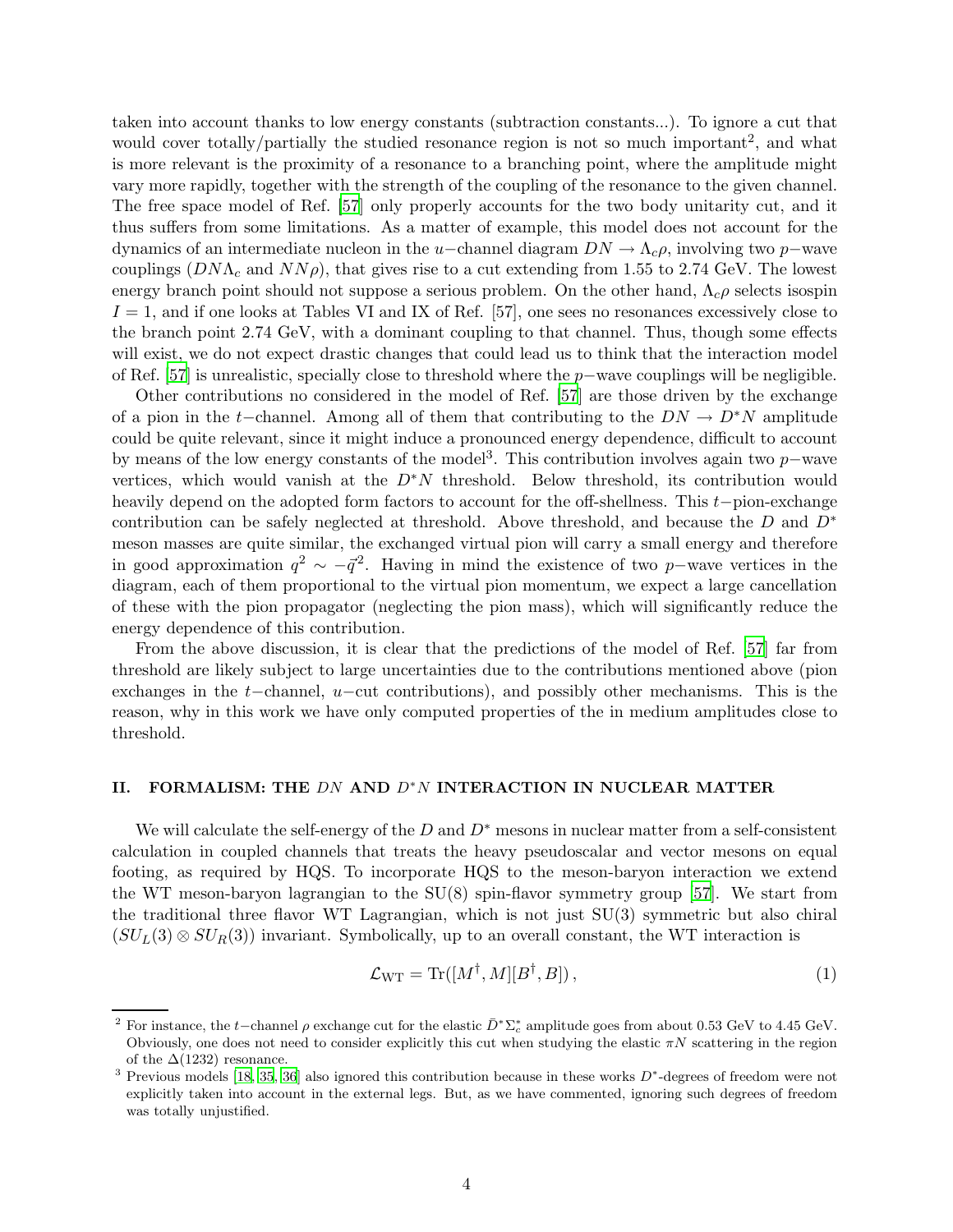where mesons  $(M)$  and baryons  $(B)$  fall in the SU(3) representation 8, which is the adjoint representation. The commutator indicates a t–channel coupling to the  $\mathbf{8}_a$  (antisymmetric) representation. For the  $SU(8)$  spin–flavor symmetry, the mesons M fall now in the 63 (adjoint representation) and the baryons  $B$  are found in the  $120$ , which is fully symmetric. The group reductions

$$
63 \otimes 63 = 1 \oplus 63_s \oplus 63_a \oplus 720 \oplus 945 \oplus 945^* \oplus 1232
$$
  

$$
120 \otimes 120^* = 1 \oplus 63 \oplus 1232 \oplus 13104
$$
 (2)

lead to a total of four different t−channel SU(8) singlet couplings, that can be used to construct s-wave meson-baryon interactions

<span id="page-4-0"></span>
$$
\left((M^{\dagger} \otimes M)_{1} \otimes (B^{\dagger} \otimes B)_{1}\right)_{1}, \quad \left((M^{\dagger} \otimes M)_{63_{a}} \otimes (B^{\dagger} \otimes B)_{63}\right)_{1},\newline \left((M^{\dagger} \otimes M)_{63_{s}} \otimes (B^{\dagger} \otimes B)_{63}\right)_{1}, \quad \left((M^{\dagger} \otimes M)_{1232} \otimes (B^{\dagger} \otimes B)_{1232}\right)_{1}.
$$
\n(3)

To ensure that the SU(8) amplitudes will reduce to those deduced from the SU(3) WT Lagrangian in the  $(8_1)$ meson– $(8_2)$ baryon subspace (denoting the SU(3) multiplets of dimensionality **n** and spin J by  $n_{2J+1}$ , we set all the couplings in Eq. [\(3\)](#page-4-0) to be zero except for

$$
\mathcal{L}_{\rm WT}^{\rm SU(8)} = \left( (M^\dagger \otimes M)_{63_a} \otimes (B^\dagger \otimes B)_{63} \right)_1 ,\qquad (4)
$$

which is the natural and unique  $SU(8)$  extension of the usual  $SU(3)$  WT Lagrangian. To compute the matrix elements of the SU(8) WT interaction,  $\mathcal{L}_{\rm WT}^{\rm SU(8)}$ , we use quark model constructions of hadrons with field theoretical methods to express everything in tensor representations as described in Appendix A of Ref. [\[57](#page-18-37)]. Thus, we get the tree level amplitudes (we use the convention  $V = -\mathcal{L}$ ):

<span id="page-4-1"></span>
$$
V_{ab}^{IJSC}(\sqrt{s}) = D_{ab}^{IJSC} \frac{\sqrt{s} - M}{2f^2} \left( \sqrt{\frac{E + M}{2M}} \right)^2 ,\qquad (5)
$$

where the last factor is due to the spinor normalization convention:  $\bar{u}u = \bar{v}v = 1$ , as in Refs. [\[20](#page-18-0), [22](#page-18-2)]. In the above expression  $IJSC$  are the meson–baryon isospin, total angular momentum, strangeness and charm quantum numbers,  $M(E)$  the common mass (CM energy) of the baryons placed in the 120 SU(8) representation, and  $D^{IJSC}$  a matrix in the coupled channel space (see Ref. [\[57\]](#page-18-37)).

However, the SU(8) spin-flavor is strongly broken in nature. The breaking of SU(8) is twofold. On one hand, we take into account mass breaking effects by adopting the physical hadron masses in the tree level interactions of Eq. [\(5\)](#page-4-1) and in the evaluation of the kinematical thresholds of different channels. On the other hand, we consider the difference between the weak non-charmed and charmed pseudoscalar and vector meson decay constants. Then, our tree level amplitudes now read

<span id="page-4-2"></span>
$$
V_{ab}^{IJSC}(\sqrt{s}) = D_{ab}^{IJSC} \frac{2\sqrt{s} - M_a - M_b}{4 f_a f_b} \sqrt{\frac{E_a + M_a}{2M_a}} \sqrt{\frac{E_b + M_b}{2M_b}},\tag{6}
$$

where  $M_a$  ( $M_b$ ) and  $E_a$  ( $E_b$ ) are, respectively, the mass and the CM energy of the baryon in the a (b) channel. We focus in the non-strange  $(S = 0)$  and singly charmed  $(C = 1)$  sector, where the DN and  $D^*N$  are embedded. In particular, we look at  $I = 0$  and  $I = 1$  channels for  $J = 1/2$ and  $J = 3/2$ . The channels involved in the coupled-channel calculation are given in Table [I,](#page-5-0) where below every channel we indicate its mass threshold,  $M + m$ , in MeV units. Compared to [\[57](#page-18-37)], we take  $m<sub>\Delta</sub> = 1232$  MeV, instead of the pole mass. As a consequence, resonances that couple strongly to channels with  $\Delta$  component might slightly change its position and width, as the case of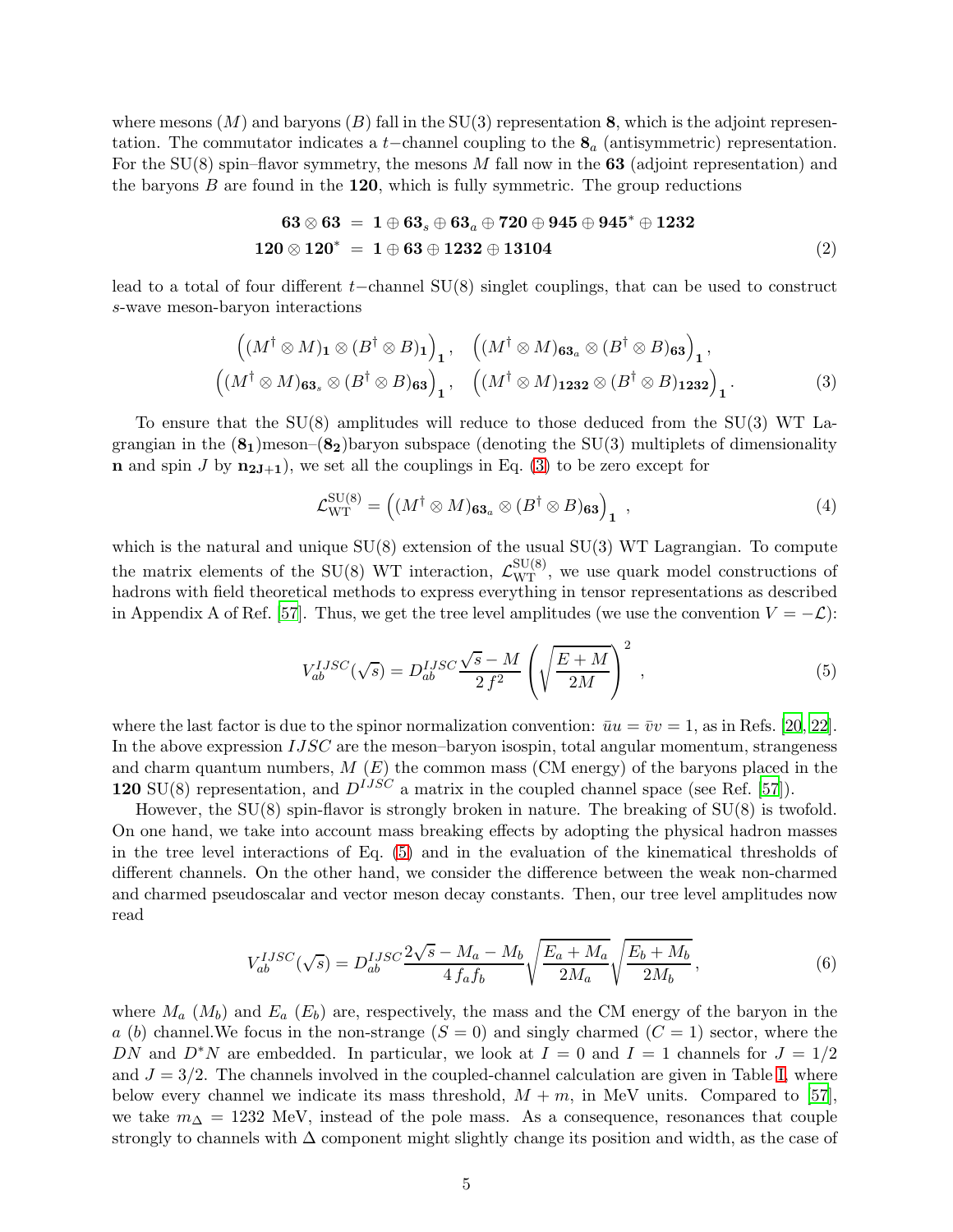<span id="page-5-0"></span>TABLE I: For each isospin IJ sector, all the involved baryon-meson channels are compiled, with their mass thresholds,  $M + m$ , in MeV shown below.

|                  |                    | $\Sigma_c \pi$                               |                    | ND               |                                                                                             | $\Lambda_c \eta$                     |            | $ND^*$ $\Xi_c K$                        |            | $\Lambda_c \omega$              |  | $\Xi_c' K$      |                                                         | $\Lambda D_s$      |                  |                  |                  |                   |  |
|------------------|--------------------|----------------------------------------------|--------------------|------------------|---------------------------------------------------------------------------------------------|--------------------------------------|------------|-----------------------------------------|------------|---------------------------------|--|-----------------|---------------------------------------------------------|--------------------|------------------|------------------|------------------|-------------------|--|
|                  |                    | 2591.6                                       |                    | 2806.15          |                                                                                             | 2833.97                              |            |                                         |            | 2947.54 2965.11 3069.11 3072.51 |  |                 |                                                         |                    | 3084.18          |                  |                  |                   |  |
|                  |                    | $\Lambda D_{\circ}^*$                        |                    | $\Sigma_c \rho$  |                                                                                             | $\Lambda_c\eta'$<br>$\Sigma_c^*\rho$ |            |                                         |            | $\Lambda_c \phi = \Xi_c K^*$    |  |                 | $\Xi_{c}' K^{*}$                                        |                    | $\Xi_c^* K^*$    |                  |                  |                   |  |
|                  |                    |                                              |                    |                  | 3227.98 3229.05 3244.24 3293.46 3305.92 3361.11 3468.51                                     |                                      |            |                                         |            |                                 |  |                 |                                                         |                    | 3538.01          |                  |                  |                   |  |
|                  |                    |                                              |                    |                  |                                                                                             |                                      |            |                                         |            |                                 |  |                 |                                                         |                    |                  |                  |                  |                   |  |
|                  |                    |                                              |                    |                  |                                                                                             |                                      |            | $I=1, J=1/2$                            |            |                                 |  |                 |                                                         |                    |                  |                  |                  |                   |  |
| $\Lambda_c \pi$  |                    | $\Sigma_c \pi$                               | ND                 |                  | $ND^*$                                                                                      | $\Xi_c K$                            |            |                                         |            |                                 |  |                 | $\Sigma_c \eta$ $\Lambda_c \rho$ $\Xi_c K$ $\Sigma D_s$ |                    |                  | $\Sigma_c \rho$  |                  | $\Sigma_c \omega$ |  |
| 2424.5           |                    | 2947.54 2965.12 3001.07<br>2591.6<br>2806.15 |                    |                  |                                                                                             |                                      |            |                                         | 3061.95    | 3072.52                         |  |                 | 3161.64 3229.05                                         |                    |                  | 3236.21          |                  |                   |  |
| $\Delta D^*$     |                    | $\Sigma_c^*\rho$                             | $\Sigma_c^*\omega$ |                  | $\Sigma D_s^*$ $\Xi_c K^*$ $\Sigma_c \eta'$ $\Xi_c' K^*$ $\Sigma_c \phi$                    |                                      |            |                                         |            |                                 |  |                 |                                                         | $\Sigma^* D^*_{s}$ |                  | $\Sigma_c^*\phi$ |                  | $\Xi_c^* K^*$     |  |
| 3240.62          |                    | 3293.46                                      |                    |                  | 3300.62 3305.45 3361.11 3411.34 3468.51 3473.01                                             |                                      |            |                                         |            |                                 |  |                 |                                                         | 3496.87            |                  |                  | 3537.42          | 3538.01           |  |
|                  |                    |                                              |                    |                  |                                                                                             |                                      |            |                                         |            |                                 |  |                 |                                                         |                    |                  |                  |                  |                   |  |
| $I=0, J=3/2$     |                    |                                              |                    |                  |                                                                                             |                                      |            |                                         |            |                                 |  |                 |                                                         |                    |                  |                  |                  |                   |  |
| $\Sigma_c^* \pi$ |                    | $ND^*$                                       |                    |                  | $\Xi_c^* K$ $\Lambda D_s^*$ $\Sigma_c \rho$ $\Sigma_c^* \rho$                               |                                      |            |                                         |            |                                 |  |                 | $\Lambda_c \phi = \Xi_c K^* = \Xi'_c K^*$               |                    |                  |                  |                  | $\Xi_c^* K^*$     |  |
|                  |                    |                                              | $\Lambda_c\omega$  |                  |                                                                                             |                                      |            |                                         |            |                                 |  |                 |                                                         |                    |                  |                  |                  |                   |  |
| 2656.01          |                    | 2947.54                                      |                    |                  | 3069.11 3142.01 3227.98 3229.05 3293.46                                                     |                                      |            |                                         |            |                                 |  | 3305.92         |                                                         | 3361.11            |                  |                  | 3468.51          | 3538.01           |  |
| $I=1, J=3/2$     |                    |                                              |                    |                  |                                                                                             |                                      |            |                                         |            |                                 |  |                 |                                                         |                    |                  |                  |                  |                   |  |
|                  |                    |                                              |                    |                  |                                                                                             |                                      |            |                                         |            |                                 |  |                 |                                                         |                    |                  |                  |                  |                   |  |
|                  | $\Sigma_c^* \pi$   | $ND^*$                                       |                    | $\Lambda_c \rho$ | $\Sigma_c^*\eta$                                                                            |                                      | $\Delta D$ |                                         | $\Xi_c^*K$ |                                 |  | $\Sigma_c \rho$ | $\Sigma_c \omega$                                       |                    | $\Delta D^*$     |                  | $\Sigma_c^*\rho$ |                   |  |
|                  | 2656.01            | 2947.54                                      |                    | 3061.95          |                                                                                             |                                      |            | 3065.48 3099.23 3142.02 3229.05 3236.21 |            |                                 |  |                 |                                                         |                    | 3240.62          |                  | 3293.46          |                   |  |
|                  | $\Sigma_c^*\omega$ | $\Sigma D_{s}^{*}$                           |                    |                  | $\Sigma^* D_s$ $\Xi_c K^*$ $\Xi_c' K^*$ $\Sigma_c \phi$ $\Sigma_c^* \eta'$ $\Sigma^* D_s^*$ |                                      |            |                                         |            |                                 |  |                 |                                                         |                    | $\Sigma_c^*\phi$ |                  | $\Xi_c^* K^*$    |                   |  |

 $I = 0, J = 1/2$ 

 $(I = 1, J = 1/2) \Sigma_c(2556)$  and  $(I = 1, J = 3/2) \Sigma_c(2554)$ , few MeV's above the values in Ref. [\[57](#page-18-37)]. We also take  $m_{K^*} = 892$  MeV. Besides, we also use experimental, when possible, or theoretical estimates for the meson decay constants. The used values in this work can be found in Table II of Ref. [\[57\]](#page-18-37).

3300.62 3305.45 3353.06 3361.11 3468.51 3473.01 3475.75 3496.87 3537.42 3538.01

With the kernel of the meson-baryon interaction given in Eq.  $(6)$ , we obtain the coupled DN and  $D^*N$  effective interaction in free space by solving the on-shell Bethe-Salpeter equation [\[11](#page-17-10), [14](#page-17-13), [15,](#page-17-14) [22](#page-18-2), [58](#page-18-38), [59](#page-18-39)]

$$
T^{IJ}(\sqrt{s}) = \frac{1}{1 - V^{IJ}(\sqrt{s}) G^{0(IJ)}(\sqrt{s})} V^{IJ}(\sqrt{s}), \qquad (7)
$$

in the coupled channel space. Here  $G^{(1)}(\sqrt{s})$  is a diagonal matrix consisting of loop functions. The free space loop function for channel a reads

$$
G_a^{0 (IJ)}(\sqrt{s}) = i2M_a \int \frac{d^4q}{(2\pi)^4} D_{B_a}^0(P-q) D_{\mathcal{M}_a}^0(q) , \qquad (8)
$$

$$
D_{\mathcal{B}_a}^0(P - q) = ((P - q)^2 - M_a^2 + i\varepsilon)^{-1}, \qquad (9)
$$

$$
D_{\mathcal{M}_a}^0(q) = (q^2 - m_a^2 + i\varepsilon)^{-1} \,, \tag{10}
$$

where  $s = P^2$ ,  $D^0$  is a free hadron propagator, a runs for the allowed baryon-meson channels for the given IJ sector, and  $M_a$  and  $m_a$  are the masses of the baryon  $\mathcal{B}_a$  and meson  $\mathcal{M}_a$  in the channel a, respectively. The previously defined loop function is ultraviolet (UV) divergent. However, the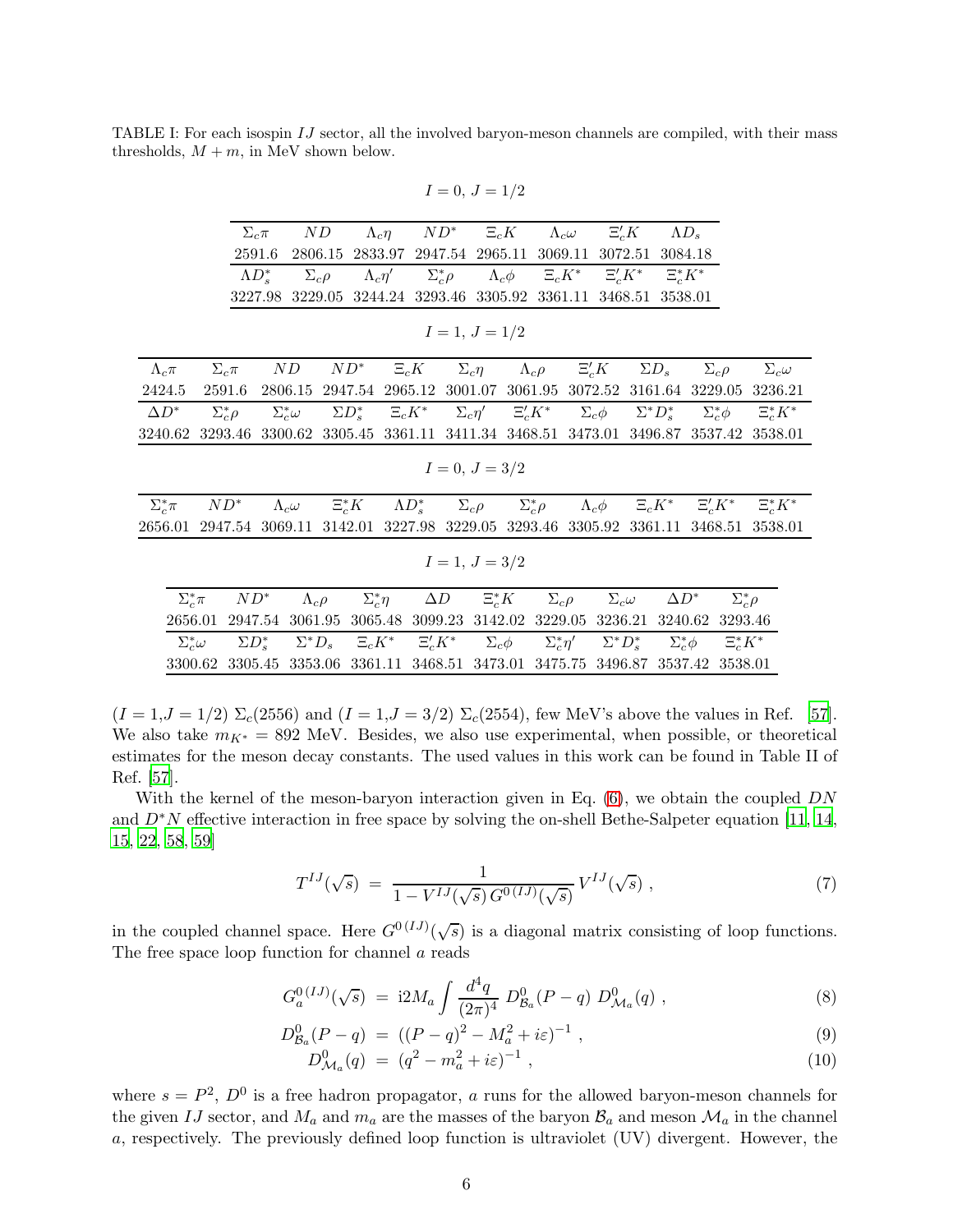difference  $G^0(\sqrt{s_1}) - G^0(\sqrt{s_2})$  is finite for any finite values of  $s_1$  and  $s_2$ , hence, the function can be regularized by setting a finite value of  $G^0$  at a given point. We choose

$$
G_a^{0 (IJ)}(\sqrt{s} = \mu_a^{IJ}) = 0, \qquad (11)
$$

with index a running in the coupled channel space, as done in Refs. [\[36](#page-18-16), [37](#page-18-17), [57](#page-18-37)]. In those works, the subtraction point was taken to be independent of  $a$  and  $J$  as

$$
\left(\mu^I\right)^2 = \alpha \left(m_{\rm th}^2 + M_{\rm th}^2\right) \,,\tag{12}
$$

where  $m_{\text{th}}$  and  $M_{\text{th}}$  are the meson and baryon masses of the hadronic channel with lowest mass threshold for a fixed I and arbitrary J. The value of  $\alpha = 0.9698$  was adjusted to reproduce the position of the well established  $\Lambda_c(2595)$  resonance with  $IJ = (0, 1/2)$ . Then, the same value will be used in all other sectors. In this work we will follow the same prescription, taking  $(\mu^{I=0})^2 = \alpha (M_{\Sigma_c}^2 + m_\pi^2)$  and  $(\mu^{I=1})^2 = \alpha (M_{\Lambda_c}^2 + m_\pi^2)$ .

Hence, the renormalized (finite) loop function finally reads:

<span id="page-6-0"></span>
$$
G^{0}(\sqrt{s}) = i2M \int \frac{d^{4}q}{(2\pi)^{4}} \left( D_{\mathcal{B}}^{0}(P-q) D_{\mathcal{M}}^{0}(q) - D_{\mathcal{B}}^{0}(\bar{P}-q) D_{\mathcal{M}}^{0}(q) \right) , \qquad (13)
$$

with P and  $\bar{P}$  defined such that  $P^2 = s$ ,  $\bar{P}^2 = (\mu^I)^2$ , where, for simplicity, the obvious isospin I, spin  $J$  and channel  $a$  labels have been omitted. This is the (standard) method we use to renormalize the free baryon-meson loop.

The properties of D and  $D^*$  mesons in nuclear matter are obtained by incorporating the corresponding medium modifications in the effective  $DN$  and  $D^*N$  interactions. One of the sources of density dependence comes from the Pauli principle acting on the nucleons. Another source is related to the change of the properties of mesons and baryons in the intermediate states due to the interaction with nucleons of the Fermi sea.

Those changes are implemented by using the in-medium hadron propagators instead of the corresponding free ones. Therefore, we should define a consistent renormalization scheme, similar to that adopted in the free case, for the loop function in a nuclear medium with density  $\rho$ .

Let us first review what has been done before. The in-medium loop function,  $G_N^{\rho}$  $\chi^{\rho}$ , used in Refs. [\[38,](#page-18-18) [49](#page-18-29)], depends on a regularization cutoff Λ that renders the UV divergence finite, and it is defined as:

$$
G^{\rho}_{\Lambda}(P) = i2M \int_{\Lambda} \frac{d^4q}{(2\pi)^4} D^{\rho}_{\mathcal{B}}(P-q) D^{\rho}_{\mathcal{M}}(q) , \qquad (14)
$$

where  $D_{\mathcal{B}}^{\rho}$  $\beta$ ,  $D_{\mathcal{M}}^{\rho}$  are the hadron propagators in a medium with density  $\rho$ . In those works [\[38](#page-18-18), [49](#page-18-29)], the three–momentum cutoff  $\Lambda$  is fixed in such a way that the free  $(\rho = 0)$  results reproduce certain known experimental results (for instance, the position of the resonance  $\Lambda_c(2595)$  for the sector with quantum numbers  $IJSC = 0, 1/2, 0, 1$ . This way of regularizing the UV loop function induces medium corrections of the type:

<span id="page-6-1"></span>
$$
G^{\rho}_{\Lambda}(P) = G^0_{\Lambda}(\sqrt{s}) + \delta G^{\rho}_{\Lambda}(P),
$$
  
\n
$$
\delta G^{\rho}_{\Lambda}(P) \equiv G^{\rho}_{\Lambda}(P) - G^0_{\Lambda}(\sqrt{s}) = i2M \int_{\Lambda} \frac{d^4q}{(2\pi)^4} \left( D^{\rho}_{\mathcal{B}}(P-q) D^{\rho}_{\mathcal{M}}(q) - D^0_{\mathcal{B}}(P-q) D^0_{\mathcal{M}}(q) \right) (15)
$$

In this work, we do want to avoid finite-cutoff effects. So we define the in-medium loop function as the free one  $G^0$ , given in Eq. [\(13\)](#page-6-0) and defined as in Refs. [\[36,](#page-18-16) [37](#page-18-17), [53](#page-18-33), [55,](#page-18-35) [56](#page-18-36), [57\]](#page-18-37) without having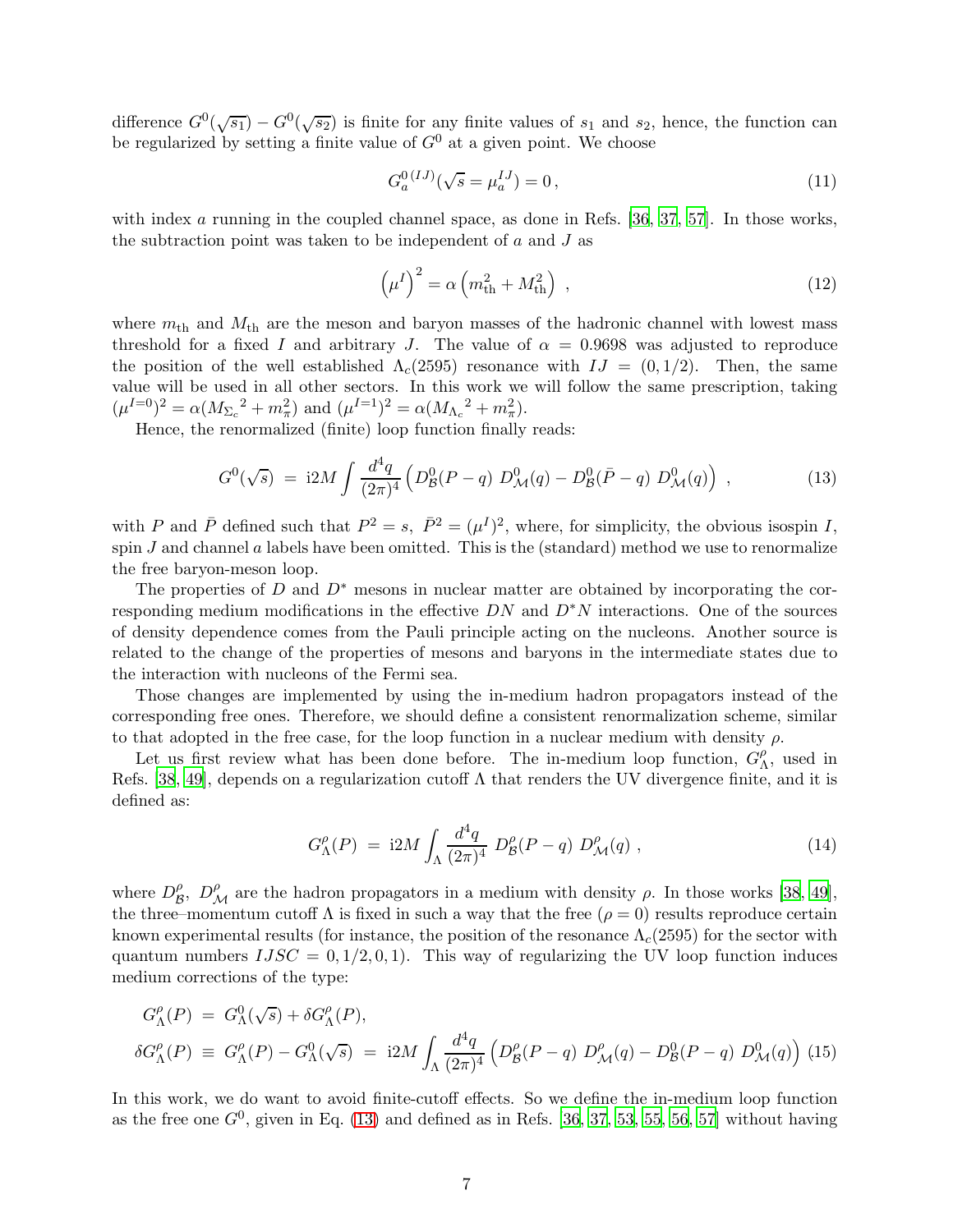to introduce any cutoff, plus a term that accounts for the same kind of medium effects as those displayed in Eq. [\(15\)](#page-6-1), but taking  $\Lambda$  large enough (that is  $\Lambda \to \infty$ ). Hence, we will use:

<span id="page-7-0"></span>
$$
G^{\rho}(P) = G^{0}(\sqrt{s}) + \delta G^{\rho}(P) ,
$$
  
\n
$$
\delta G^{\rho}(P) = \lim_{\Lambda \to \infty} \delta G^{\rho}_{\Lambda}(P) \equiv i2M \int \frac{d^{4}q}{(2\pi)^{4}} \left( D^{\rho}_{\mathcal{B}}(P-q) D^{\rho}_{\mathcal{M}}(q) - D^0_{\mathcal{B}}(P-q) D^0_{\mathcal{M}}(q) \right). (16)
$$

The UV finite  $\delta G^{\rho}$  correction contains all the nuclear medium effects affecting the loop, and it is independent of the selected subtracting point used to regularizate it. Then, a cutoff is not needed for the calculation. The defined loop function at finite density,  $G^{\rho}$ , can be rewritten as

<span id="page-7-2"></span>
$$
G^{\rho}(P) = i2M \int \frac{d^4q}{(2\pi)^4} \left( D^{\rho}_{\mathcal{B}}(P-q) D^{\rho}_{\mathcal{M}}(q) - D^0_{\mathcal{B}}(\bar{P}-q) D^0_{\mathcal{M}}(q) \right) , \qquad (17)
$$

where the integrand is the difference between two terms. The first one corresponds to the baryon and meson propagators calculated at density  $\rho$  and total momentum P. The second term depends neither on the density nor on P, and it is constructed out of propagators evaluated at  $\rho = 0$  and with fixed total momentum  $\bar{P}$ , such that  $\bar{P}^2 = (\mu^I)^2$ . This shows that our prescription of Eq. [\(16\)](#page-7-0) for  $G^{\rho}$  amounts to assume that the employed subtraction to make the UV divergent function finite is independent of the nuclear density.

For practical numerical purposes we will calculate  $G^{\rho}$  as specified in Eq. [\(16\)](#page-7-0), where the free part is analytical, regularized with a subtracting constant and well known, and the medium modification part  $\delta G^{\rho}$  is numerically evaluated in the same way as done in previous works for  $G^{\rho}_{\Lambda}$  $\frac{\rho}{\Lambda}$ , but taking into account that it has a subtracting part  $G^0$  providing a  $\delta G^{\rho}$  that is UV finite.

For the DN and  $D^*N$  channels, we consider Pauli blocking effects on the nucleons together with self-energy insertions of the  $D$  and  $D^*$  mesons. The self-energy is obtained self-consistently from the in-medium DN and  $D^*N$  effective interactions,  $T^{\rho}D(D^*)N$ , as we will show in the following. The corresponding in-medium single-particle propagators are given by:

$$
D_N^{\rho}(p) = \frac{1}{2E_N(\vec{p})} \left( \frac{1 - n(\vec{p})}{p^0 - E_N(\vec{p}) + i\varepsilon} + \frac{n(\vec{p})}{p^0 - E_N(\vec{p}) - i\varepsilon} + \frac{1}{-p^0 - E_N(\vec{p}) + i\varepsilon} \right)
$$
  
= 
$$
D_N^0(p) + 2\pi i n(\vec{p}) \frac{\delta(p^0 - E_N(\vec{p}))}{2E_N(\vec{p})},
$$
 (18)

$$
D_{D(D^*)}^{\rho}(q) = ((q^0)^2 - \omega(\vec{q})^2 - \Pi_{D(D^*)}(q))^{-1} = \int_0^\infty d\omega \left( \frac{S_{D(D^*)}(\omega, \vec{q})}{q^0 - \omega + i\varepsilon} - \frac{S_{\bar{D}(\bar{D}^*)}(\omega, \vec{q})}{q^0 + \omega - i\varepsilon} \right), (19)
$$

where  $E_N(\vec{p}) = \sqrt{\vec{p}^2 + M_N^2}$ ,  $\omega(\vec{q}) = \sqrt{\vec{q}^2 + m_{D(D^*)}^2}$ ,  $\Pi_{D(D^*)}(q^0, \vec{q})$  is the  $D(D^*)$  meson selfenergy and  $S_{D(D^*)}$  the corresponding meson spectral function. In a very good approximation the spectral function for  $\bar{D}$  can be approximated by the free-space one, viz. by a delta function, because for that case  $C = -1$ , there are no low-lying baryon resonances. Finally,  $n(\vec{p})$  is the Fermi gas nucleon momentum distribution, given by the step function  $n(\vec{p}) = H(k_F - |\vec{p}|)$ , with  $k_F = (3\pi^2 \rho/2)^{1/3}.$ 

Using Eq. [\(16\)](#page-7-0) and performing the energy integral over  $q^0$ , the DN and D<sup>\*</sup>N loop functions read

<span id="page-7-1"></span>
$$
G^{\rho}{}_{D(D^*)N}(P) = G^0_{D(D^*)N}(\sqrt{s}) + \int \frac{d^3q}{(2\pi)^3} \frac{M_N}{E_N(\vec{p})} \left[ \frac{-n(\vec{p})}{(P^0 - E_N(\vec{p}))^2 - \omega(\vec{q})^2 + i\varepsilon} + (20) \right. \\
\left. (1 - n(\vec{p})) \left( \frac{-1/(2\omega(\vec{q}))}{P^0 - E_N(\vec{p}) - \omega(\vec{q}) + i\varepsilon} + \int_0^\infty d\omega \frac{S_{D(D^*)}(\omega, \vec{q})}{P^0 - E_N(\vec{p}) - \omega + i\varepsilon} \right) \right] \Big|_{\vec{p} = \vec{P} - \vec{q}} ,
$$
\n(20)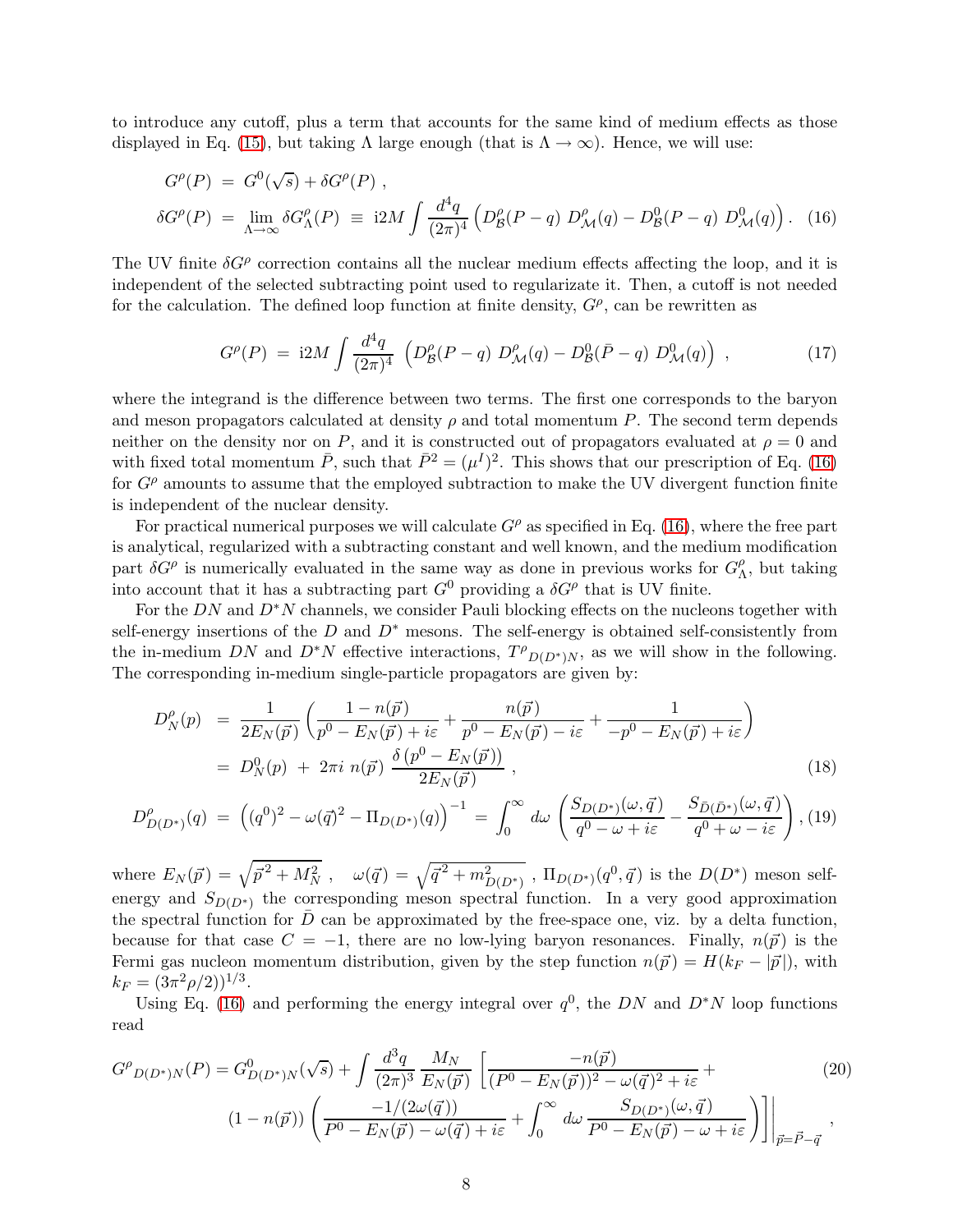where the first term of the integral, proportional to  $-n(\vec{p})$ , is just what we call Pauli correction and accounts for the case where the Pauli blocking on the nucleon is considered and the meson in-medium selfenergy is neglected. The second term, proportional to  $(1 - n(\vec{p}))$ , is exactly zero if the meson spectral functions  $S_{D(D^*)}$  were taken to be the free one,  $S_{D(D^*)}^{\text{free}}(\omega, \vec{q}) = \delta(\omega - \omega(\vec{q}))/(2\omega)$ . Then, it accounts for the contribution of the in-medium meson modification to the loop function. Note that, compared to the Refs. [\[38](#page-18-18), [49](#page-18-29)], we also include the antiparticle contributions in the propagators.

As for  $D\Delta$  and  $D^*\Delta$  channels, we include the self-energy of the D and  $D^*$  mesons. Then, the equivalent of Eq. [\(20\)](#page-7-1) for those channels read

<span id="page-8-0"></span>
$$
G^{\rho}{}_{D(D^*)\Delta}(P) = G^0_{D(D^*)\Delta}(\sqrt{s})\tag{21}
$$
\n
$$
+ \int \frac{d^3q}{(2\pi)^3} \frac{M_{\Delta}}{E_{\Delta}(\vec{p})} \left( \frac{-1/(2\omega(\vec{q}))}{P^0 - E_{\Delta}(\vec{p}) - \omega(\vec{q}) + i\varepsilon} + \int_0^\infty d\omega \frac{S_{D(D^*)}(\omega, \vec{q})}{P^0 - E_{\Delta}(\vec{p}) - \omega + i\varepsilon} \right) \Big|_{\vec{p} = \vec{P} - \vec{q}}.
$$

For the other channels that couple to DN and  $D^*N$  (see Table [I\)](#page-5-0), we refrain from including any medium modifications in the loop function and, therefore, we use the free-space one given in Eq. [\(13\)](#page-6-0). This is due to the lack of knowledge on how the properties of some mesons, such as  $\rho$ or  $\omega$ , change in the medium. Only pions in nuclear matter have been intensively studied [\[60](#page-18-40), [61](#page-18-41)], but, as indicated in Ref. [\[57\]](#page-18-37) and discussed in the next section, the coupling to intermediate states with pions is of minor importance for the dynamical generation of the baryon resonances in the  $S = 0$  and  $C = 1$  sector that governs the DN and D<sup>∗</sup>N dynamics in nuclear matter.

We can now solve the on-shell Bethe-Salpeter equation in nuclear matter for the in-medium amplitudes

$$
T^{\rho(IJ)}(P) = \frac{1}{1 - V^{IJ}(\sqrt{s}) G^{\rho(IJ)}(P)} V^{IJ}(\sqrt{s}) . \tag{22}
$$

The in-medium D and D<sup>∗</sup> self-energies are finally obtained by integrating  $T^{\rho}D(D^*)N$  over the nucleon Fermi sea,

<span id="page-8-1"></span>
$$
\Pi_D(q^0, \vec{q}) = \int \frac{d^3p}{(2\pi)^3} n(\vec{p}) \left[ T^{\rho(I=0, J=1/2)}(P^0, \vec{P}) + 3T^{\rho(I=1, J=1/2)}(P^0, \vec{P}) \right],
$$
\n
$$
\Pi_{D^*}(q^0, \vec{q}) = \int \frac{d^3p}{(2\pi)^3} n(\vec{p}) \left[ \frac{1}{3} T^{\rho(I=0, J=1/2)}(P^0, \vec{P}) + T^{\rho(I=1, J=1/2)}(P^0, \vec{P}) \right] + \frac{2}{3} T^{\rho(I=0, J=3/2)}(P^0, \vec{P}) + 2 T^{\rho(I=1, J=3/2)}(P^0, \vec{P}) \right],
$$
\n(24)

where  $P^0 = q^0 + E_N(\vec{p})$  and  $\vec{P} = \vec{q} + \vec{p}$  are the total energy and momentum of the DN  $(D^*N)$  pair in the nuclear matter rest frame and the values  $(q^0, \vec{q})$  stand for the energy and momentum of the D and  $D^*$  meson also in this frame. The  $\Pi_{D(D^*)}(q^0, \vec{q})$  has to be determine self-consistently since it is obtained from the in-medium amplitude  $T_{D(D^*)N}^{\hat{\rho}}$  which contains the  $D(D^*)N$  loop function  $G_{D(D^*)N}^{\rho}$ , and this last quantity itself is a function of  $\Pi_{D(D^*)}(q^0, \vec{q})$ . From this we obtain the corresponding spectral function to complete the integral for the loop function  $G^{\rho}{}_{D(D^*) (N,\Delta)}(P^0, \vec{P})$ as given in Eqs.  $(20,21)$  $(20,21)$ .

## III. RESULTS

We start this section by displaying in Fig. [1](#page-9-0) the squared amplitude of the  $D^*N \to D^*N$ transition for different partial waves as a function of the center-of-mass energy  $P^0$  for a total momentum  $|\vec{P}| = 0$ . In particular, we show certain partial waves and energy regimes where we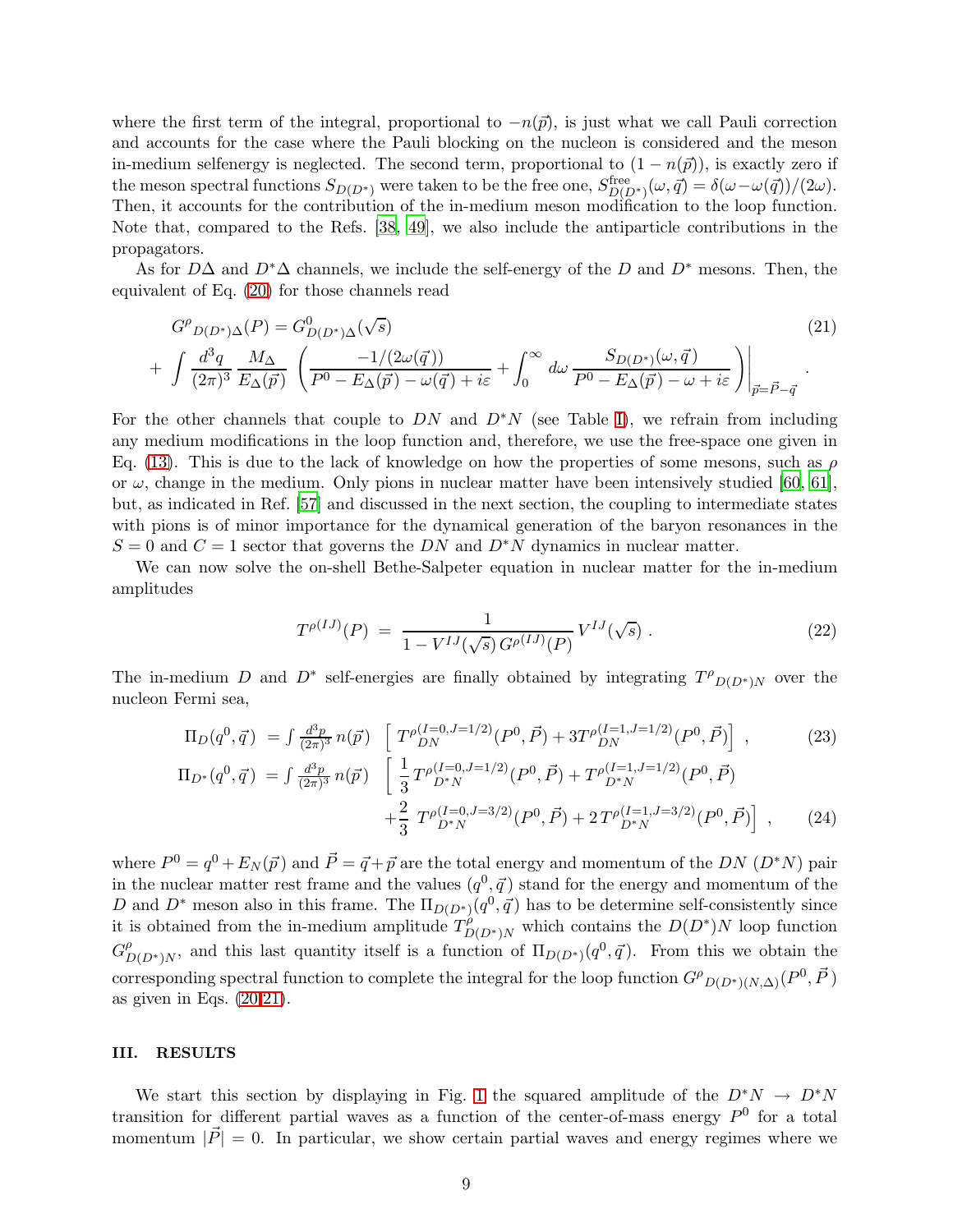

<span id="page-9-0"></span>FIG. 1: Squared of the  $D^*N \to D^*N$  amplitude for different partial waves as function of the center-of-mass energy  $P^0$  for fixed total momentum  $|\vec{P}| = 0$ . Several resonances are shown:  $(I = 0, J = 1/2) \Lambda_c(2595)$ ,  $(I = 1, J = 1/2)$   $\Sigma_c(2823)$  and  $\Sigma_c(2868)$ ,  $(I = 0, J = 3/2)$   $\Lambda_c(2660)$ ,  $(I = 0, J = 3/2)$   $\Lambda_c(2941)$ ,  $(I = 1,$  $J = 3/2$ )  $\Sigma_c(2554)$  and  $(I = 1, J = 3/2)$   $\Sigma_c(2902)$ .

can find seven resonances predicted by the SU(8) model [\[57](#page-18-37)] that have or can have experimental confirmation [\[62](#page-18-42)], i.e.,  $(I = 0, J = 1/2) \Lambda_c(2595), (I = 1, J = 1/2) \Sigma_c(2823)$  and  $\Sigma_c(2868), (I = 0,$  $J = 3/2$ )  $\Lambda_c(2660)$ ,  $(I = 0, J = 3/2)$   $\Lambda_c(2941)$ ,  $(I = 1, J = 3/2)$   $\Sigma_c(2554)$  and  $(I = 1, J = 3/2)$  $\Sigma_c(2902)$  resonances. All of them couple to the D<sup>∗</sup>N despite not being the dominant one for  $\Lambda_c(2660)$ ,  $\Sigma_c(2823)$  and  $\Sigma_c(2554)$ , as discussed in Ref. [\[57](#page-18-37)]. However, we choose to display these amplitudes for different nuclear densities, since they the determine the  $D^*$  self-energy, as follows from Eq. [\(24\)](#page-8-1). We analyze three different cases: (i) solution of the on-shell Bethe-Salpeter equation in free space (dotted lines), which was already studied in Ref. [\[57\]](#page-18-37), (ii) in-medium calculation of the on-shell Bethe-Salpeter including Pauli blocking on the nucleon intermediate states at normal nuclear matter density  $\rho_0 = 0.17 \text{ fm}^{-3}$  (dashed lines), (iii) in-medium solution which incorporates Pauli blocking effects and the  $D$  and  $D^*$  self-energies in a self-consistent manner for three densities, ranging from 0.5 to 2  $\rho_0$  (solid lines).

The  $\Lambda_c(2595)$  resonance is predominantly a  $D^*N$  bound state in contrast to SU(4) TVME model, where it emerged as a DN quasi-bound state [\[18](#page-17-17), [36,](#page-18-16) [37](#page-18-17), [38](#page-18-18), [48](#page-18-28), [49](#page-18-29)]. Pauli blocking effects on the intermediate nucleon states move the resonance to higher energies, as already found in previous in-medium models [\[35,](#page-18-15) [38](#page-18-18), [48](#page-18-28)], due to the restriction of available phase space in the unitarization procedure. The shift in mass is of the order of 12 MeV, while for the  $SU(4)$  TVME model of Ref. [\[38](#page-18-18)] the shift is around a factor of two larger. This change in the energy shift provided by Pauli blocking can be attributed either to the different SU(4) and SU(8) kernels, or to the renormalization scheme employed to make finite the loop function or the combination of both effects. In order to disentangle between them, we study in Fig. [2](#page-10-0) the  $\Lambda_c(2595)$  resonance in the  $DN \to DN$  transition by using the SU(4) TVME model (with  $\Sigma_{DN}=0$ ) of Ref. [\[38\]](#page-18-18) for cases (i) to (iii) above. We compare results obtained by using the cutoff regularization [\[38](#page-18-18)] and our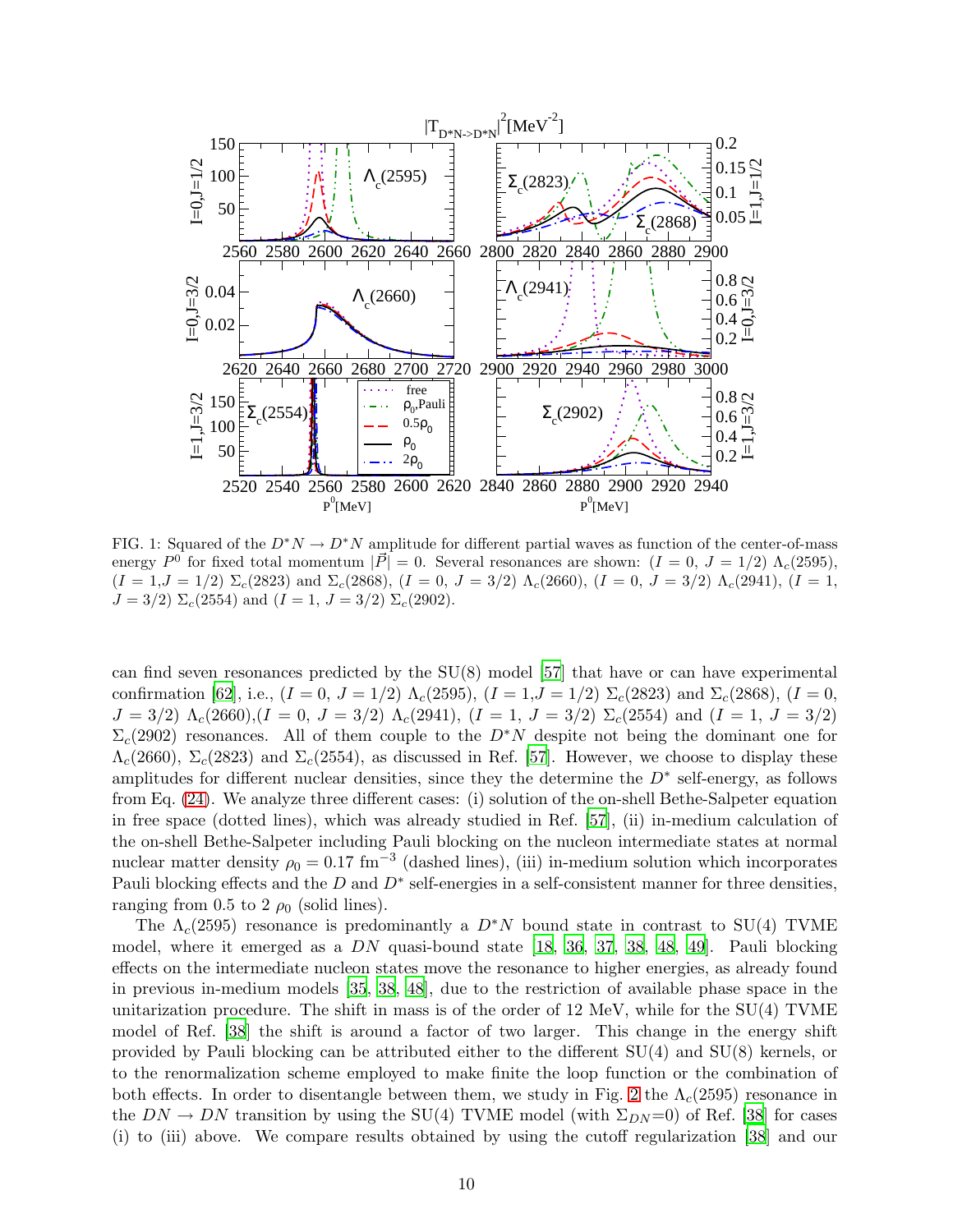

<span id="page-10-0"></span>FIG. 2: Squared of the  $DN \to DN$  amplitude in  $(I = 0, J = 1/2)$   $\Lambda_c(2595)$  channel as function of the center-of-mass energy  $P^0$  with  $|\vec{P}| = 0$ . We show results obtained with the SU(4) TVME model with a three-momentum cutoff  $(\Lambda = 787 \text{ MeV/c})$ , as in Ref. [\[38](#page-18-18)], and for comparison, we also show results using the renormalization scheme assumed in this work ( $\alpha = 0.895$ ) [Eqs. [\(16](#page-7-0)[,17\)](#page-7-2)]. We examined three different cases: free amplitude, calculation including Pauli blocking effects at  $\rho = \rho_0$  and in-medium self-consistent solution at  $\rho_0$ .

new renormalization scheme [Eqs.  $(16,17)$  $(16,17)$ ]<sup>4</sup>. A similar mass shift for the  $\Lambda_c(2595)$  is observed in both SU(4) and SU(8) models when Pauli blocking effects are included for the new renormalization scheme. Therefore, we conclude that the different renormalization of the loop function is the main source of discrepancy, i.e., the in-medium solution depends strongly on the correct treatment of the  $\sqrt{s}$  dependence of the loop function. The treatment proposed here clearly improves over those based on the use of a cutoff. Thus, the resonances which are far offshell from their dominant channel will be heavily affected, as in the case of  $\Lambda_c(2595)$ . The self-consistent procedure moves the resonance closer to the free position because the repulsive effect of the Pauli blocking is tamed by the inclusion of the D and  $D^*$  self-energies. In this case, the difference between  $SU(8)$  and  $SU(4)$  models is not only due to the renormalization scheme but also to the inclusion of the  $D^*$ self-energy, which compensates the attraction felt by the  $D$  mesons, as we will see in the next figures.

The  $(I = 1, J = 1/2)$   $\Sigma_c(2823)$  and  $\Sigma_c(2868)$  are shown in the top right panel of Fig. [1.](#page-9-0) Although no experimental evidence of those resonances is available yet, they lie very close to the DN threshold and, therefore, changes in the nuclear medium will have an important effect on the  $D$  self-energy, which is a matter of interest in this work. In fact, those resonant states are significantly modified in the medium, since both resonances couple significantly to DN and  $D^*N$ systems as well as  $D^*\Delta$  and any medium modification in those systems alters their behavior.

The next resonance predicted by the SU(8) model [\[57](#page-18-37)], the  $(I = 0, J = 3/2)$   $\Lambda_c(2660)$ , might be identified with the experimental  $\Lambda_c(2625)$ , which is the charm counterpart of the  $\Lambda(1520)$ . This

<sup>&</sup>lt;sup>4</sup> We fix now  $\alpha = 0.895$  to obtain the correct position of  $\Lambda_c(2595)$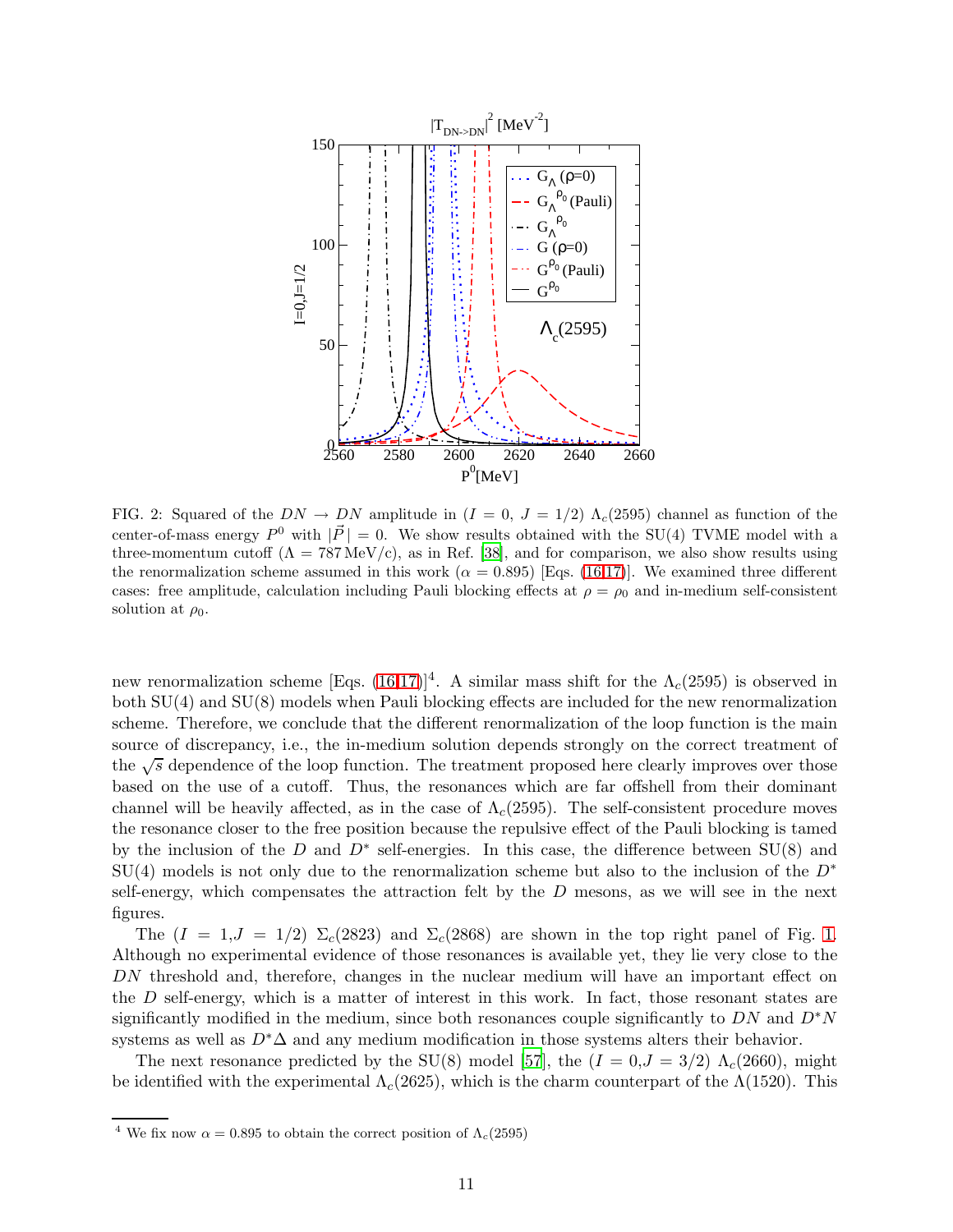state couples strongly to the  $\Sigma_c^* \pi$  channel and more weakly to the  $D^*N$  pair. Pauli blocking and self-consistency have smaller effects than in the case of the  $\Lambda_c(2595)$  resonance. This is because, while the  $\Lambda_c(2595)$  resonance varies in the medium due to the changes affecting its two dominant channels,  $D^*N$  and DN, the  $\Lambda_c(2660)$  is only modified via the secondary  $D^*N$  channel. We do not include any medium modifications affecting to its dominant channel,  $\pi\Sigma_c^*$ . Though the pion self-energy [\[60](#page-18-40), [61](#page-18-41)] may induce some changes in this resonance, the expected effect of those modifications in the  $D$  and  $D^*$  self-energies are minor. On one hand, this partial wave will only have a direct contribution to the  $D^*$  self-energy, and thus the  $D$  self-energy will be affected indirectly via the simultaneous self-consistent calculation of the  $D$  and  $D^*$  self-energies. On the other hand, the effect of this resonance in the  $D^*$  self-energy is marginal because it only reflects in the low-energy tail, far from the quasiparticle peak. Then, we refrain to introduce any medium changes for this channel.

The  $(I = 0, J = 3/2)$   $\Lambda_c(2941)$  resonance might be a candidate for the experimental  $\Lambda_c(2940)$ , which  $J<sup>P</sup>$  is unknown [\[62](#page-18-42)]. This correspondence is made under the assumption that our model needs an additional implementation of p-wave interactions in order to explain the decay into  $D^0p$  pairs reported in Ref. [\[7](#page-17-6)], which is also hinted by the dominant coupling to  $D^*N$ . This strong coupling changes its properties significantly when medium modifications are implemented. Moreover, the fact that the  $\Lambda_c(2941)$  lies so close to the  $D^*N$  threshold will have important consequences on the D<sup>∗</sup> self-energy and, hence, on the spectral function, as we will see in the following.

The  $(I = 1, J = 3/2)$   $\Sigma_c(2554)$  resonance has not yet a experimental confirmation. However, similarly to the  $\Lambda_c(2660)$ , this resonance might be the counterpart in the charm sector of the  $\Sigma(1670)$ . It couples strongly to DΔ and D<sup>\*</sup>Δ channels, which correspond to the KΔ in the strange sector. Pauli blocking effects on the nucleons are relatively weak because the coupling to the  $D^*N$  channel is approximately half the coupling to the two dominant channels. Changes due to the selfconsistent procedure are comparable to the case of the  $\Lambda_c(2660)$ .

The  $\Sigma_c(2902)$  resonance in the  $(I = 1, J = 3/2)$  sector can be a candidate for the  $\Sigma_c(2800)$ resonance, by varying slightly the renormalization scale and if this resonance could be also seen in  $\pi \pi \Lambda_c$  states [\[57\]](#page-18-37). This is in contrast with SU(4) TVME models, which predict it in the I =  $1, J = 1/2$  channel [\[36](#page-18-16), [37](#page-18-17), [38](#page-18-18), [48](#page-18-28)]. With regard to medium effects, those are comparable to the  $\Lambda_c(2595)$  case. The dominant channel for the generation of this resonance is  $D^*N$ . Moreover, this resonance lies 50 MeV below the D∗N threshold. Therefore, modifications due to Pauli blocking and self-consistency are expected to be more important than for  $\Lambda_c(2660)$  and  $\Sigma_c(2554)$ , and turn out to be comparable to the changes in  $\Lambda_c(2595)$ .

We show next in the left and right panels of Fig. [3](#page-12-0) the  $D$  and  $D^*$  self-energies, respectively, as functions of the meson energy  $q^0$ . The D and D<sup>\*</sup> self-energies result from the integration over the  $DN$  and  $D^*N$  amplitudes, respectively, after self-consistency is reached simultaneously. In the upper panels we display the real part of the self-energies for  $\rho_0$  at meson zero momentum (solid lines) together with the partial wave decomposition (dashed and dash-dotted lines). The partial waves weighted by the corresponding factors in Eqs. [\(23\)](#page-8-1) and [\(24\)](#page-8-1) are summed up in order to obtain the total self-energies. In the lower panels we show the imaginary part of the self-energies for densities ranging from 0.5  $\rho_0$  to 2  $\rho_0$  and  $q = 0$  MeV/c (solid lines). The dotted vertical lines in the upper panels indicate the free  $D$  and  $D^*$  meson masses.

With regard to the D meson self-energy, we observe that in the  $I = 0, J = 1/2$  partial wave the contribution of the  $\Lambda_c(2595)$  resonance clearly appears for energies of the D meson around 1650 MeV, while the resonant state  $\Sigma_c(2556)$  governs the  $I = 1, J = 1/2$  partial wave around  $q^0 = 1615$  MeV. This state couples mostly to  $D^*\Delta$ , mixed with  $DN$  and  $D_s^*\Sigma^*$ , and it is absent in the SU(4) models [\[18](#page-17-17), [36](#page-18-16), [37](#page-18-17), [38,](#page-18-18) [48\]](#page-18-28), which do not include channels with a vector meson and a 3/2<sup>+</sup> baryon. Close to the DN threshold ( $\sqrt{s}$  = 2806 MeV in free space), the  $I = 1, J = 1/2$ is the dominant partial wave. This is a consequence of the fact that this threshold lies very close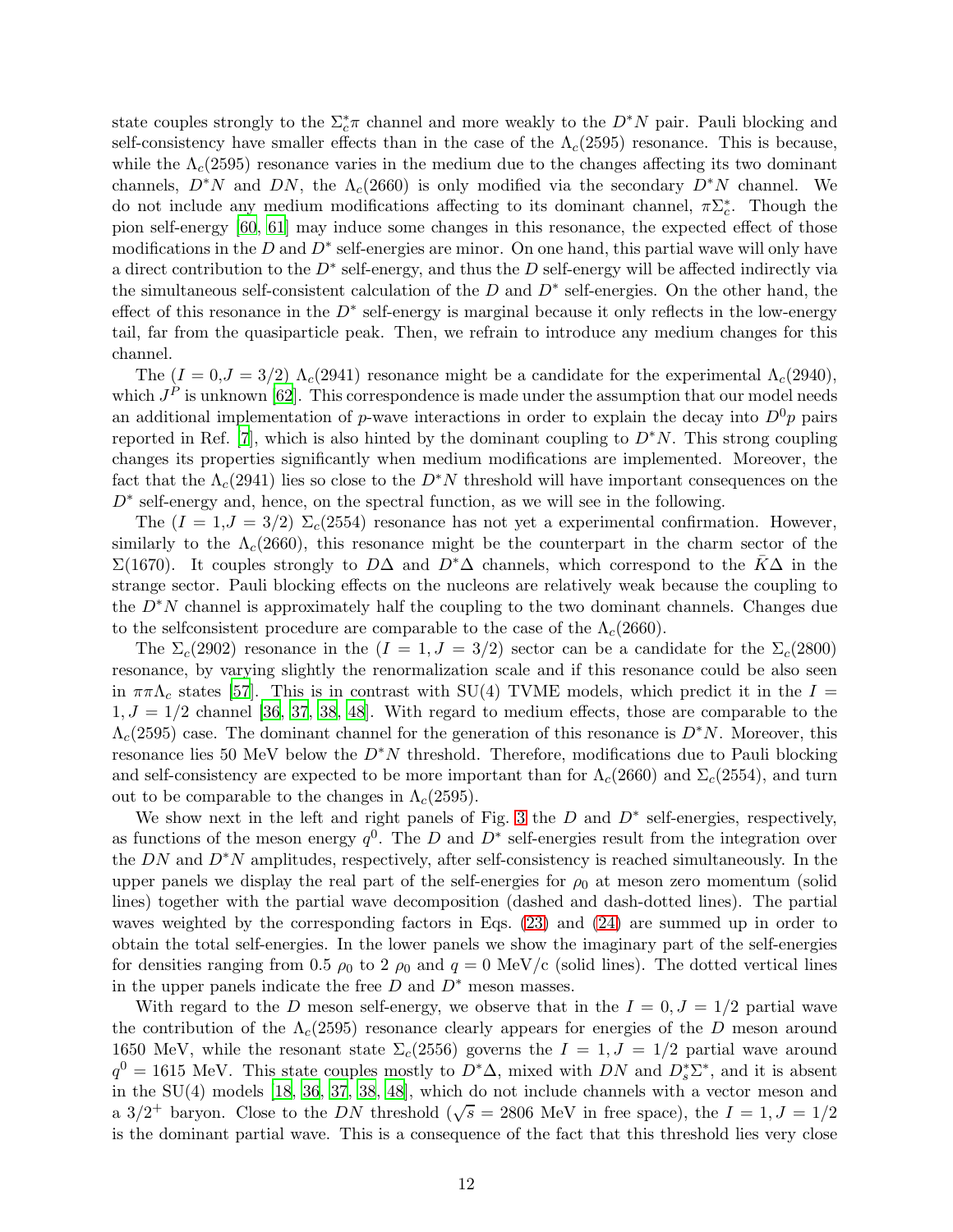

<span id="page-12-0"></span>FIG. 3: Real and imaginary parts of the D and  $D^*$  self-energies as functions of the meson energy  $q^0$ , including the decomposition in partial waves (first row), and for different densities at  $q = 0$  MeV/c (second row). The positions of the  $D$  and  $D^*$  meson masses are also shown as vertical lines for reference.

to a resonant state in the sector  $I = 1, J = 1/2$  of 2823 MeV with a width of  $\Gamma = 35$  MeV. This resonance is affected by Pauli blocking and self-consistency, i.e, by the nuclear medium, as it couples strongly to states with  $D, D^*$  and nucleon content. Closer to that structure, we also found a very narrow state in  $I = 0, J = 1/2$  with a mass of 2821 MeV. This resonant state is less modified in the medium, since it couples marginally to the DN channel. Due to its narrow width even in nuclear matter, the main contribution to the  $D$  meson self-energy close to the  $DN$ threshold comes from the  $J = 1/2$   $\Sigma_c(2823)$  resonance but modified by the near resonance  $J = 1/2$  $\Sigma_c(2868)$ . Those resonances lie above the DN threshold and, hence, have an attractive effect at the DN threshold.

The imaginary part of the  $D$  meson self-energy, in absolute value, grows with increasing density because of an enhancement of collision and absorption processes. The change in density can be seen more easily in the spectral function, as we will show below in Fig. [4.](#page-13-0) Compared to previous results in nuclear matter [\[35](#page-18-15), [38,](#page-18-18) [47,](#page-18-27) [48,](#page-18-28) [49\]](#page-18-29), the density dependence of the D meson self-energy are qualitatively similar. However, in the  $SU(8)$  model, we have a richer spectrum of resonant states which is reflected in the self-energy. While the  $\Lambda_c(2595)N^{-1}$  and  $\Sigma_c(2800)N^{-1}$  determine the D meson self-energy in SU(4) models [\[38](#page-18-18), [48\]](#page-18-28), those contributions together with few other resonanthole states around  $q^0 = 1860 - 2060 \text{ MeV}$ , such as  $\Sigma_c(2823)N^{-1}$  and  $\Sigma_c(2868)N^{-1}$ , clearly manifest also in the  $D$  self-energy using the  $SU(8)$  interaction [\[57](#page-18-37)].

A novelty of the SU(8) model is that it allows to simultaneously obtain the  $D$  and  $D^*$  selfenergies. The  $D^*$  self-energy comes from the contribution not only from the  $J = 1/2$  partial waves but also from the  $J = 3/2$  ones of the  $D^*N$  amplitude. As expected in the  $J = 1/2$ sector, we find the  $\Lambda_c(2595)N^{-1}$  and  $\Sigma_c(2556)N^{-1}$  components for  $q^0 = 1650$  MeV and  $q^0 =$ 1615 MeV, respectively. For higher energies around  $q^0 = 1880 - 1930$  we see the  $\Sigma_c(2823)N^{-1}$  and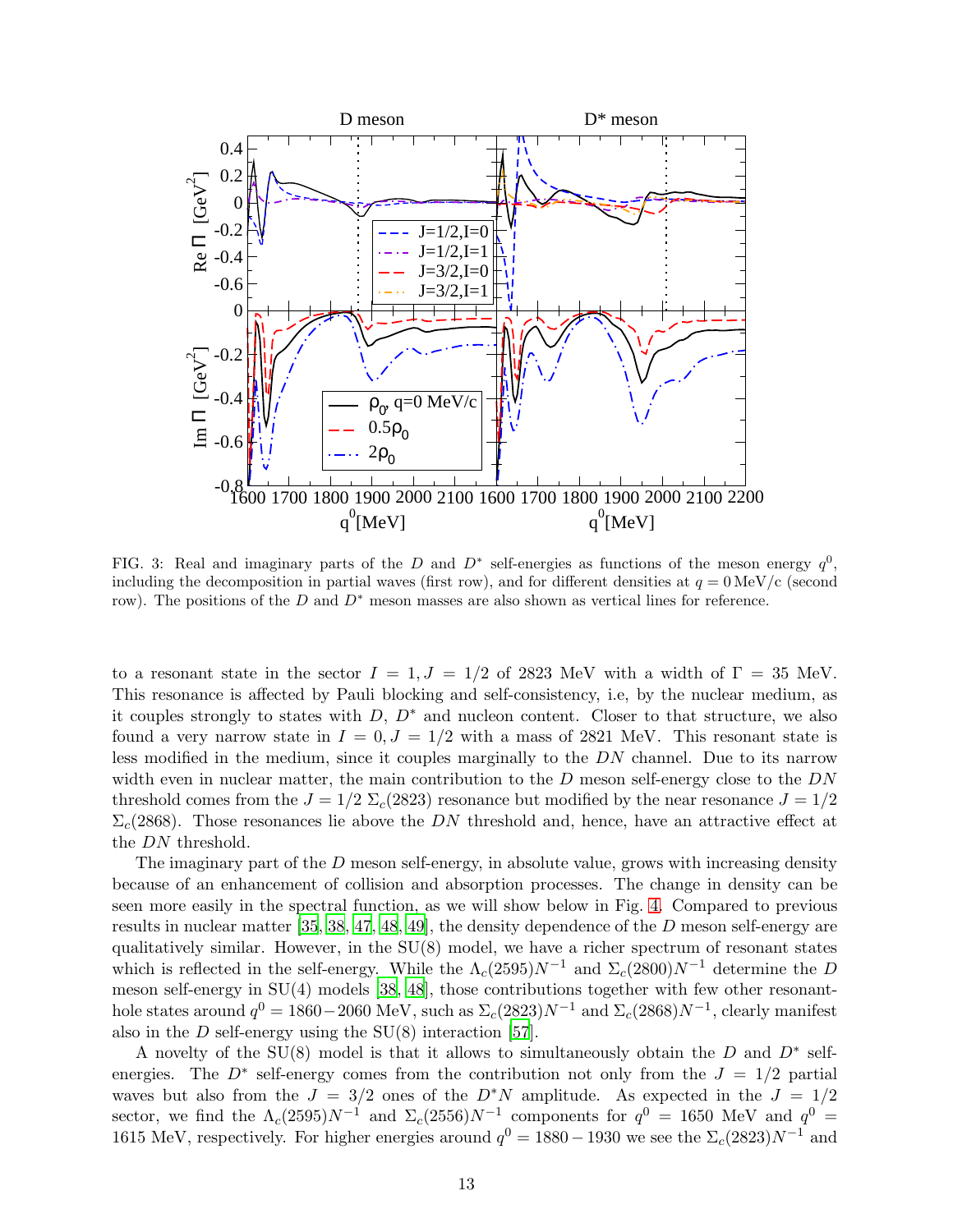

<span id="page-13-0"></span>FIG. 4: D and D<sup>\*</sup> spectral functions as function of the meson energy  $q^0$  for different densities at  $q = 0$  MeV/c. The positions of the  $D$  and  $D^*$  meson free masses are also shown for reference (dotted vertical lines).

 $\Sigma_c(2868)N^{-1}$  contributions. In the  $J = 3/2$  sector, we find  $\Sigma_c(2554)N^{-1}$  for  $q^0 = 1610$  MeV. Close to the  $D^*N$  threshold ( $\sqrt{s} = 2947$  MeV in free space), around  $q^0 = 1960$  MeV, the  $\Sigma_c(2902)N^{-1}$ excitation becomes dominant. This resonant-hole state mixes with  $\Lambda_c(2941)N^{-1}$ . The combination of both  $J = 3/2$  resonances becomes the dominant contribution close to  $D^*N$  threshold and has a repulsive effect in the  $D^*$  self-energy, as observed in the upper right panel. Density effects have a similar outcome as in the case of the D self-energy. Those effects are better visualized with the spectral function.

The spectral functions for D and  $D^*$  mesons as function of the meson energy  $q^0$  are displayed in the left and right panels of Fig. [4,](#page-13-0) respectively. The solid lines correspond to the spectral functions at zero momentum from 0.5  $\rho_0$  to 2  $\rho_0$  for  $|\vec{q}| = 0$  MeV/c. A dotted vertical line indicating the free  $D$  and  $D^*$  meson masses is also drawn for reference.

The quasiparticle peak of the spectral function, which is defined as

$$
\omega_{qp}(\vec{q})^2 = \vec{q}^2 + m^2 + \text{Re}\Pi(\omega_{qp}(\vec{q}), \vec{q}) , \qquad (25)
$$

moves to lower energies with respect to the free mass position for the  $D$  meson as density increases. As mentioned in Fig. [3,](#page-12-0) the presence of the  $J = 1/2 \Sigma_c (2823)$  and  $\Sigma_c (2868)$  resonances above threshold have an attractive effect at the  $DN$  threshold. In fact, those resonances can be clearly seen on the right-hand side of the quasiparticle peak. In the low-energy tail of the D spectral function, for energies around 1600 − 1650 MeV, we observe the  $\Sigma_c(2556)N^{-1}$  and  $\Lambda_c(2595)N^{-1}$ excitations. Moreover, other wider resonances are generated in the SU(8) model [\[57](#page-18-37)] and they combine to give the total D meson spectral function. In the  $SU(4)$  TVME models [\[38,](#page-18-18) [48](#page-18-28), [49](#page-18-29)], the  $J = 1/2 \Sigma_c (2800) N^{-1}$  fully mixes with the quasiparticle peak while the  $\Lambda_c (2595) N^{-1}$  appears at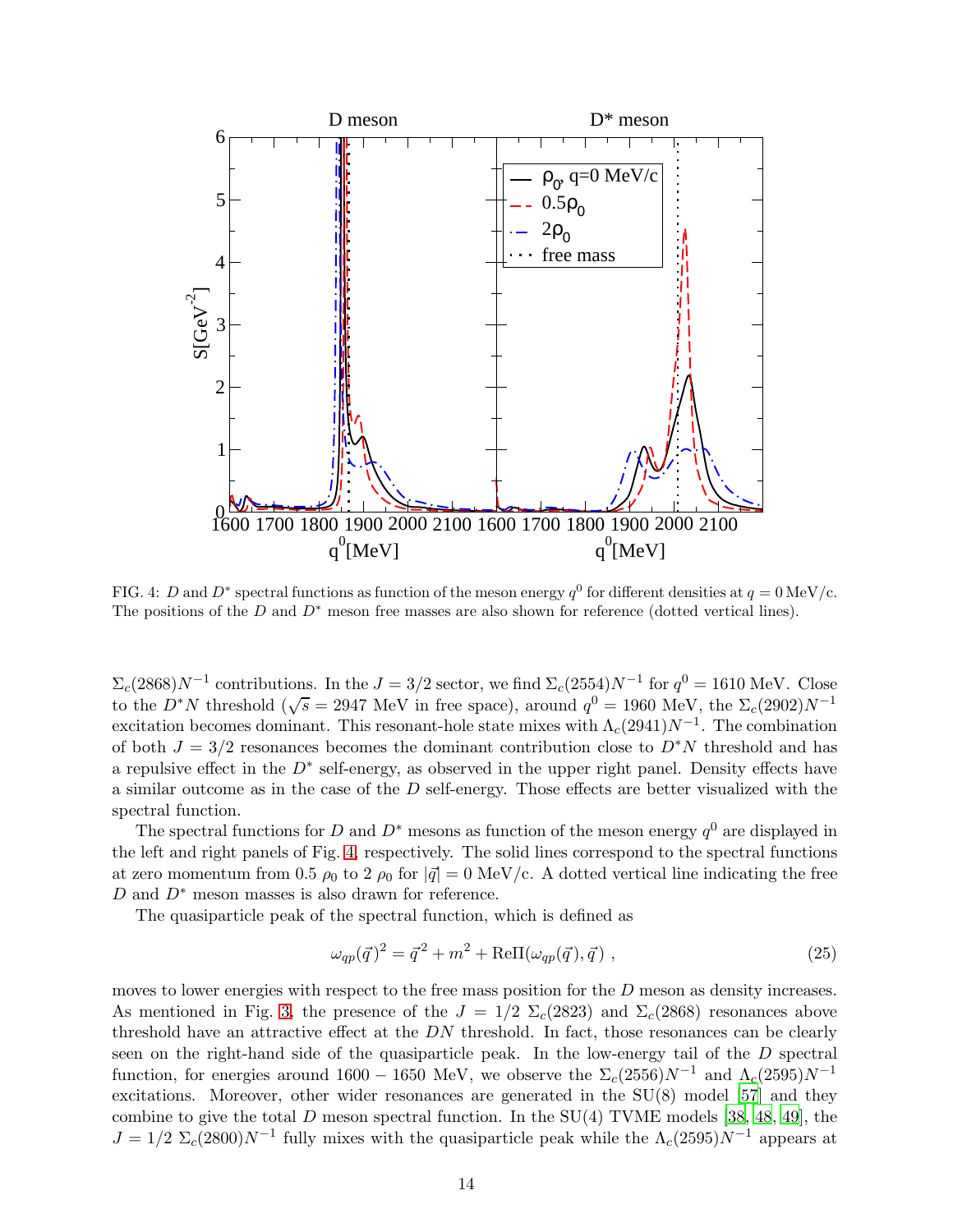|                 | DN                | $D^*N$           |
|-----------------|-------------------|------------------|
| $J = 1/2 I = 0$ | $0.001 + i 0.002$ | $-0.44 + i 0.19$ |
| (Born approx.)  | $(0.59 + i 0)$    | $(1.82 + i 0)$   |
| $J = 1/2 I = 1$ | $0.33 + i 0.05$   | $-0.36 + i 0.18$ |
| (Born approx.)  | $(0.20 + i 0)$    | $(0.07 + i 0)$   |
| $J = 3/2 I = 0$ |                   | $-1.93 + i 0.19$ |
| (Born approx.)  |                   | $(0 + i 0)$      |
| $J = 3/2 I = 1$ |                   | $-0.57 + i 0.15$ |
| (Born approx.)  |                   | $(0.27 + i 0)$   |

<span id="page-14-0"></span>TABLE II:  $DN$  and  $D^*N$  scattering lengths (fm)

the same energies as in our SU(8) model, as expected.

The quasiparticle peak of the  $D^*$  spectral function moves to higher energies with density and fully mixes with the sub-threshold  $J = 3/2 \Lambda_c (2941)$  resonance. In the left-hand side of the peak we observe the mixing of  $J = 1/2 \Sigma_c (2868) N^{-1}$  and  $J = 3/2 \Sigma_c (2902) N^{-1}$  excitations. Other dynamically-generated particle-hole states appear for higher and lower energies, such as  $J = 3/2$  $\Sigma_c(2554)N^{-1}.$ 

Density effects result in a broadening of the spectral functions as the collisional and absorption processes increase together with a dilution of the resonant-hole states. This outcome is qualitatively similar to previous models for the D meson spectral function  $[35, 38, 47, 48, 49]$  $[35, 38, 47, 48, 49]$  $[35, 38, 47, 48, 49]$  $[35, 38, 47, 48, 49]$  $[35, 38, 47, 48, 49]$  $[35, 38, 47, 48, 49]$  $[35, 38, 47, 48, 49]$  $[35, 38, 47, 48, 49]$  $[35, 38, 47, 48, 49]$ .

As already mentioned in one of the above references [\[49](#page-18-29)], the low-energy tail of the D meson spectral function due to resonant-hole states  $(\tilde{Y}_c N^{-1})$  might help to understand the  $J/\Psi$  suppression in an hadronic scenario. However, it is unlikely that this lower tail extends with sufficient strength as far as the  $J/\Psi$  threshold to explain  $J/\Psi$  suppression only via the DD decay. A more plausible hadronic contribution for the  $J/\Psi$  suppression is the reduction of its supply from the excited charmonia,  $\chi_{c\ell}(1P)$  or  $\Psi'$ , which may find in the medium other competitive decay channels [\[49\]](#page-18-29). Such a more broad scenario for the  $J/\Psi$  suppression has been pictured recently in thermal models [\[63\]](#page-18-43). On the other hand, the spectral function for the D and  $D^*$  mesons will influence the behavior of dynamically-generated hidden and open charm scalar resonances in nuclear matter, as already pointed out in Ref. [\[64\]](#page-18-44).

Finally we study the properties of D and  $D^*$  mesons close to the DN and  $D^*N$  threshold. We first present in Table [II](#page-14-0) results for the  $DN$  and  $D^*N$  effective interactions in free space. In particular, we give the  $J = 1/2$  and  $J = 3/2$  scattering lengths for  $I = 0$  and  $I = 1$ ,

$$
a_{D(D^*)N}^{IJ} = -\frac{1}{4\pi} \frac{M_N}{\sqrt{s}} T_{D(D^*)N \to D(D^*)N}^{IJ}, \qquad (26)
$$

at  $D(D^*)N$  threshold and with  $M_N$  the nucleon mass. For the DN effective interaction, we find that our  $I = 0$  scattering length is negligible compared to the  $I = 1$  one, in contrast to the SU(4) TVME model of Ref. [\[48](#page-18-28)] or the meson-exchange model of the Jülich group [\[40](#page-18-20)]. Moreover, our positive scattering lengths indicate the attractive behavior of the D meson self-energy close to threshold in contrast with the values of those previous references. The discrepancy with previous works has its origin in the different resonant-hole composition of the self-energy close to threshold. Moreover, as a new development, we also provide the  $D^*N$  scattering lengths. We note that the dominant repulsive contribution comes from the  $J = 3/2$  partial wave.

Calculated scattering lengths come out radically different from those deduced within the Born approximation. This is not surprising because of the strong character of the meson-baryon interaction in the  $C = 1$  sector, and the existence of resonances, which hint non-perturbative physics, close to the  $D^{(*)}N$  threshold (in some cases they are placed even below it).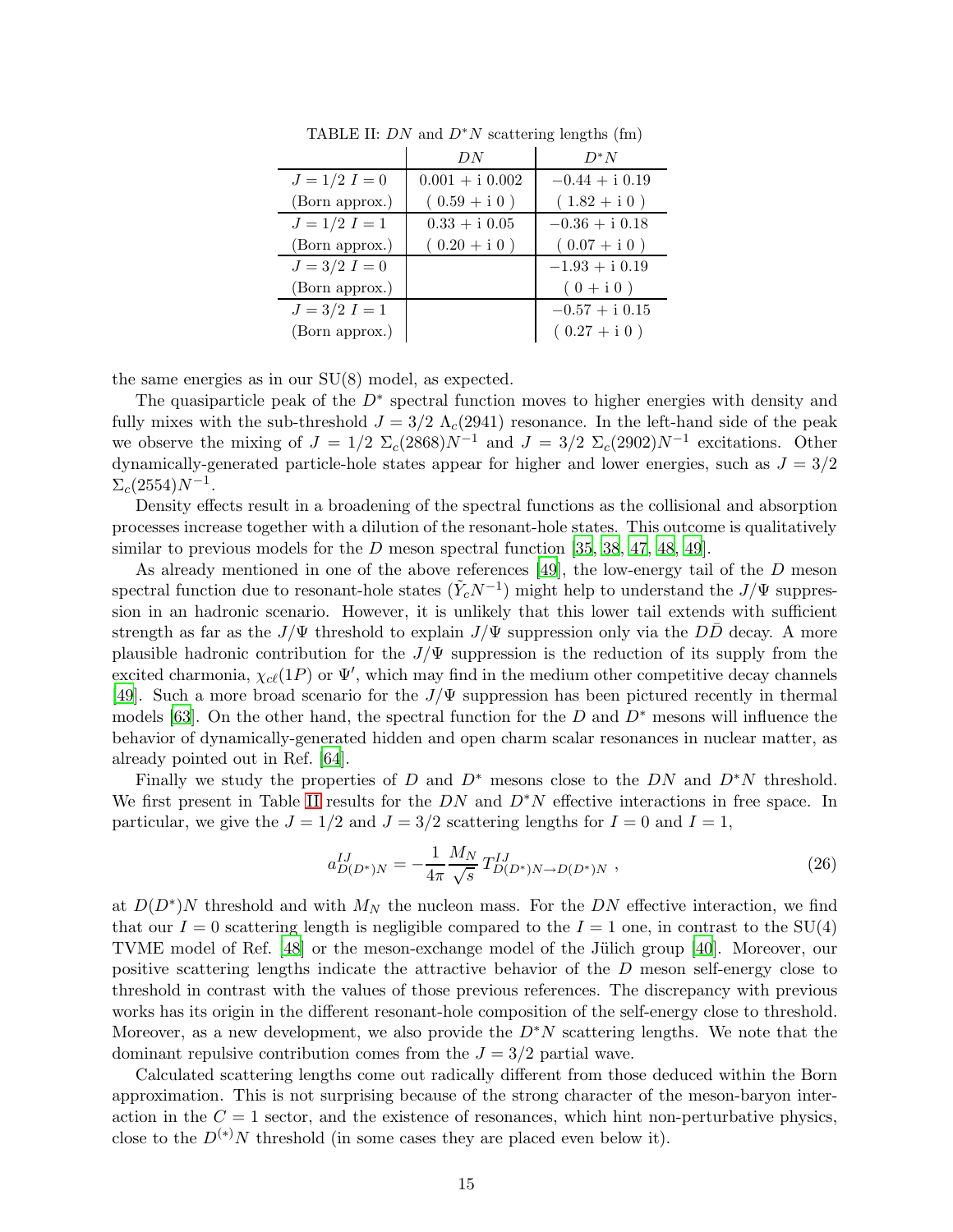

<span id="page-15-0"></span>FIG. 5: D and D<sup>\*</sup> optical potentials as a function of  $\rho/\rho_0$  for  $|\vec{q}| = 0$  MeV/c.

We can now define the D and  $D^*$  optical potentials in the nuclear medium as

$$
U(\vec{q}) = \frac{\Pi(\omega_{qp}(\vec{q}), \vec{q})}{2\sqrt{m^2 + \vec{q}^2}} , \qquad (27)
$$

which, at zero momentum, can be identified as the in-medium shift of the  $D$  and  $D^*$  meson mass. In Fig. [5](#page-15-0) the real and imaginary parts of the optical potential are shown as function of the density for  $|\vec{q}| = 0$  MeV/c. The symbols indicate the calculated values for the optical potentials. We refrain from showing finite momentum results for the optical potential due to the uncertainties present in our calculation once we move away from threshold as result of the WT interaction together with ignoring higher-multipolarity interactions.

The mass shift at  $\rho = \rho_0$  stays attractive for the D meson while becomes repulsive for the D<sup>\*</sup> meson with increasing density, in correspondence with the behavior of the quasiparticle peaks in Fig. [4.](#page-13-0) Similar values for the D meson potential were obtained for in-medium models of Refs. [\[35,](#page-18-15) [38](#page-18-18), [47](#page-18-27), [48,](#page-18-28) [49\]](#page-18-29). However, as explained in Fig. [4,](#page-13-0) the origin of the attraction can be traced back to a different resonant-hole contribution in the  $SU(4)$  models compared to the  $SU(8)$  case.

The dilution with density of the spectral functions give rise to the increase of the imaginary part of the optical potential for both D and  $D^*$  mesons, as this corresponds in module to half of the width of the spectral function at the quasiparticle peak. However, the  $D$  meson width turns out to be much more smaller in the  $SU(8)$  scheme than in the  $SU(4)$  models. Then, we expect to find bound states for the  $D^0$ -nucleus system [\[41](#page-18-21)]. Looking at the strength of the optical potential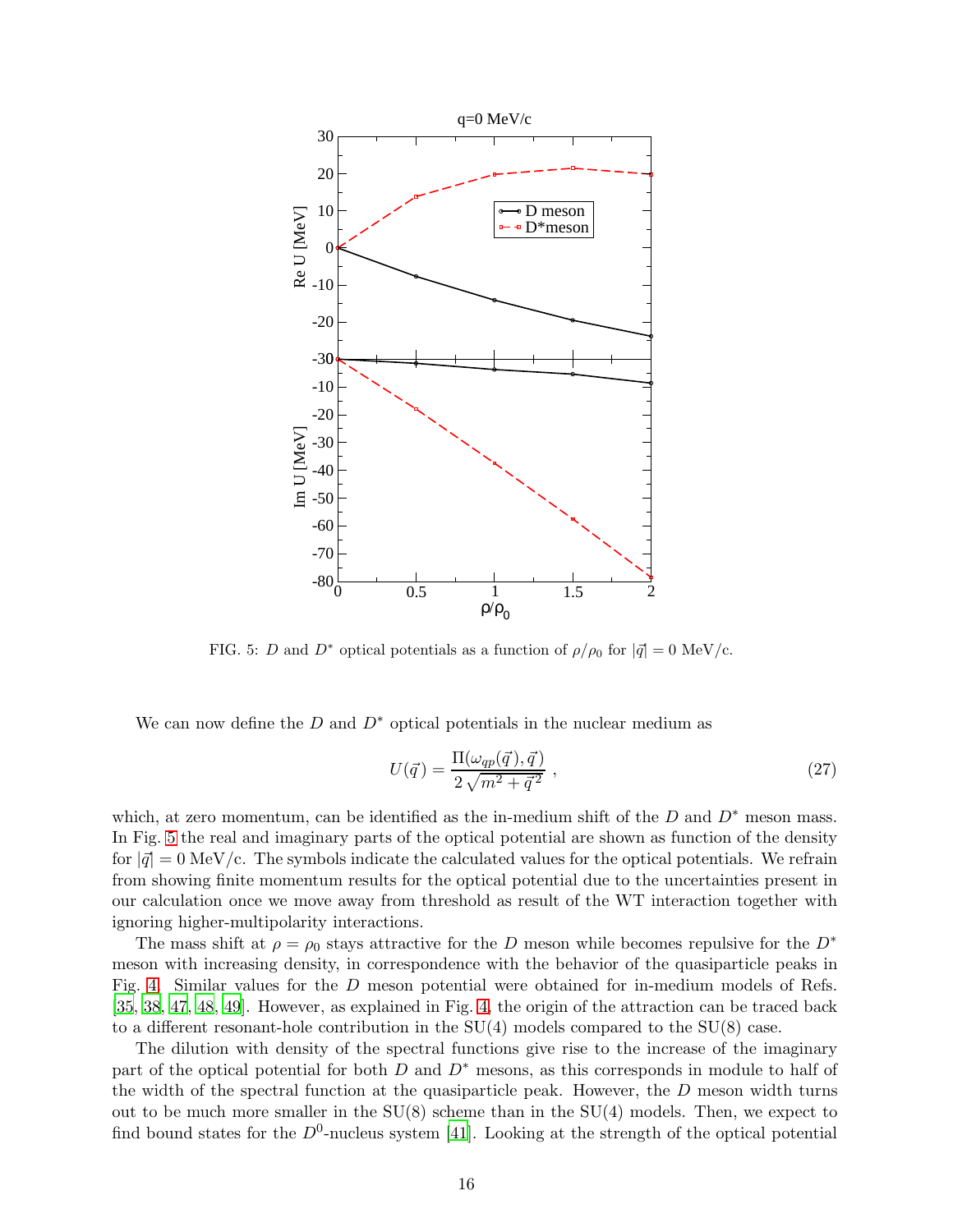for density  $\rho_0$ , we expect those states to be bound at most by 15 MeV and have half-widths lower than 4 MeV. Hence, we expect various states to be observable in different nuclei. It can be of interest to study the  $D^0$ -nucleus spectrum, binding energies and widths predicted by the optical potential obtained here and compare it with predictions of other models. It is not clear that the  $D^+$ -nucleus hadronic attraction will be able to overcome the Coulomb repulsion to provide similar bound states, that will be a subject of future research. Experiments to determine such a  $D^0$ -nucleus bound states will be welcome.

### IV. CONCLUSIONS

We have studied the properties of D and  $D^*$  mesons in symmetric nuclear matter within a simultaneous self-consistent coupled-channel unitary approach that implements the features of heavy-quark symmetry. The corresponding in-medium solution incorporates Pauli blocking effects, and the  $D$  and  $D^*$  meson self-energies in a self-consistent manner. In particular, we have analyzed the behavior of dynamically-generated baryonic resonances in the nuclear medium in the  $C = 1$  and  $S = 0$  sector within this  $SU(8)$  spin-flavor symmetric model and their influence in the self-energy and, hence, the spectral function of the D and  $D^*$  mesons. We have also obtained the D and  $D^*$ scattering lengths, and computed optical potentials for different density regimes. We have finally compared our results with previous  $SU(4)$  models [\[38,](#page-18-18) [40](#page-18-20), [48](#page-18-28), [49](#page-18-29)], paying a special attention to the renormalization of the intermediate propagators in the medium beyond the usual cutoff scheme.

The SU(8) model generates a wider spectrum of resonances with  $C = 1$  and  $S = 0$  content compared to the previous  $SU(4)$  models. While the parameters of both  $SU(4)$  and  $SU(8)$  models are fixed by the  $(I = 0, J = 1/2)$   $\Lambda_c(2595)$  resonance, the incorporation of vectors mesons in the  $SU(8)$  scheme generates naturally  $J = 3/2$  resonances, such as  $\Lambda_c(2660)$ ,  $\Lambda_c(2941)$ ,  $\Sigma_c(2554)$  and  $\Sigma_c(2902)$ , which might be identified experimentally [\[62](#page-18-42)]. New resonances are also produced for  $J = 1/2$ , as  $\Sigma_c(2823)$  and  $\Sigma_c(2868)$ , while others are not observed due to the different symmetry breaking pattern used in both models. The modifications of the mass and width of these resonances in the nuclear medium will strongly depend on the coupling to channels with  $D, D^*$  and nucleon content. Moreover, the resonances close to the  $DN$  or  $D^*N$  thresholds change their properties more evidently as compared to those far offshell. The improvement in the regularization/renormalization procedure of the intermediate propagators in the nuclear medium beyond the usual cutoff method has also an important effect on the in-medium changes of the dynamically-generated resonances, in particular, for those lying far offshell from their dominant channel, as the case of the  $\Lambda_c(2595)$ .

The self-energy and, hence, the spectral function of the  $D$  and  $D^*$  mesons show then a rich spectrum of resonant-hole states. The D meson quasiparticle peak mixes strongly with  $\Sigma_c(2823)N^{-1}$ and  $\Sigma_c(2868)N^{-1}$  states while the  $\Lambda_c(2595)N^{-1}$  is clearly visible in the low-energy tail. The  $D^*$ spectral function incorporates the  $J = 3/2$  resonances, and the  $\Sigma_c(2902)N^{-1}$  and  $\Lambda_c(2941)N^{-1}$ fully mix with the quasiparticle peak. As density increases, these  $\tilde{Y}_c N^{-1}$  modes tend to smear out and the spectral functions broaden as the collisional and absorption processes increase. This broadening in dense matter might have important consequences for the dynamically generation of scalar resonances with hidden and open charm content [\[64](#page-18-44)] as well as for excited charmonium states for the experimental conditions expected in the PANDA and CBM experiments at FAIR [\[2](#page-17-1)]. This latter experimental scenario, however, requires the incorporation of finite temperature effects.

The behavior with density of the quasiparticle peaks is better visualized with the optical potentials. The D meson potential stays attractive while the  $D^*$  meson one is repulsive with increasing density up to twice the normal nuclear matter one. The attractive and repulsive character of the  $DN$  and  $D^*N$  interactions close to threshold, respectively, was already observed in free space via the scattering lengths. In particular, the optical potentials with density do not follow the low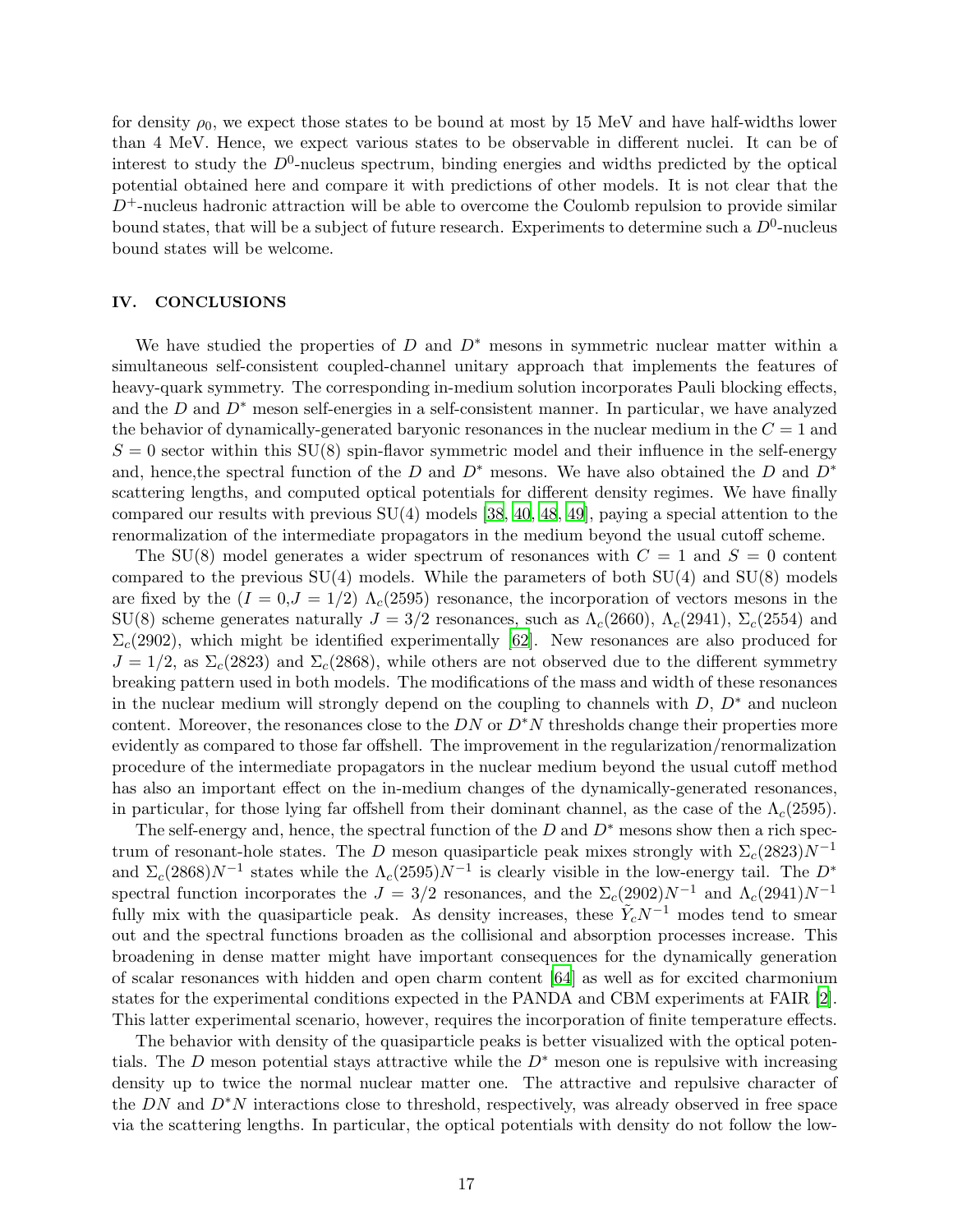density approximation, as expected from the complicated resonant-hole structure of the self-energy. The imaginary part in both cases increases with density. Compared to in-medium SU(4) TVME models, we obtain similar values for the  $D$  meson real part of the potential but much smaller imaginary parts. This result can have important implications for the observation of  $D^0$ -nucleus bound states. Work along this line is in progress.

Future work also includes the study of the influence of the  $\Delta$  self-energy in the in-medium D and  $D^*$  self-energies as well as the inclusion of the width of the vector mesons in the meson-baryon channels. Moreover, finite temperature effects are mandatory for the analysis and interpretation of the data in the future CBM heavy-ion experiment at FAIR.

To end up this work, we would like to stress that it would be important to count with an improved model in the vacuum, and future research along these lines would be highly desirable. When considering the findings of this work, one should bear in mind that the deficiencies of the model in the free space would definitely affect to results presented here for amplitudes embedded in cold nuclear matter.

### V. ACKNOWLEDGMENTS

C.G.R thanks L.L. Salcedo for useful discussions. L.T. wishes to acknowledge support from the "RFF-Open and hidden charm at PANDA" project from the Rosalind Franklin Programme of the University of Groningen (The Netherlands) and the Helmholtz International Center for FAIR within the framework of the LOEWE program by the State of Hesse (Germany). This research is supported by DGI and FEDER funds, under contracts FIS2008-01143/FIS and the Spanish Consolider-Ingenio 2010 Programme CPAN (CSD2007-00042), by Junta de Andalucía under contract FQM225. It is part of the European Community-Research Infrastructure Integrating Activity "Study of Strongly Interacting Matter" (acronym HadronPhysics2, Grant Agreement n. 227431) and of the EU Human Resources and Mobility Activity "FLAVIAnet" (contract number MRTN–CT–2006–035482), under the Seventh Framework Programme of EU.

- <span id="page-17-0"></span>[1] T. Matsui and H. Satz, Phys. Lett. B 178, 416 (1986).
- <span id="page-17-1"></span>[2] [http://www.gsi.de/](http://www.gsi.de/~fair/)∼fair/
- <span id="page-17-2"></span>[3] M. Artuso et al.  $[CLEO Collaboration]$ , Phys. Rev. Lett. 86, 4479 (2001).
- <span id="page-17-3"></span>[4] R. Mizuk *et al.* [Belle Collaboration], Phys. Rev. Lett. **94**, 122002 (2005).
- <span id="page-17-4"></span>[5] R. Chistov et al. [BELLE Collaboration], Phys. Rev. Lett. 97, 162001 (2006).
- <span id="page-17-5"></span>[6] B. Aubert et al. [BABAR Collaboration], Phys. Rev. Lett. 97, 232001 (2006).
- <span id="page-17-6"></span>[7] B. Aubert *et al.* [BABAR Collaboration], Phys. Rev. Lett. **98**, 012001 (2007).
- <span id="page-17-7"></span>[8] R. Mizuk et al. [Belle Collaboration], Phys. Rev. Lett. 98, 262001 (2007).
- <span id="page-17-8"></span>[9] N. Kaiser, P. B. Siegel and W. Weise, Nucl. Phys. A 594 (1995) 325.
- <span id="page-17-9"></span>[10] N. Kaiser, P. B. Siegel and W. Weise, Phys. Lett. B 362, 23 (1995).
- <span id="page-17-10"></span>[11] E. Oset and A. Ramos, Nucl. Phys. A 635, 99 (1998).
- <span id="page-17-11"></span>[12] B. Krippa, Phys. Rev. C 58, 1333 (1998); B. Krippa and J. T. Londergan, Phys. Rev. C 58, 1634 (1998).
- <span id="page-17-12"></span>[13] J. C. Nacher, A. Parreno, E. Oset, A. Ramos, A. Hosaka and M. Oka, Nucl. Phys. A 678, 187 (2000).
- <span id="page-17-13"></span>[14] U. G. Meissner and J. A. Oller, Nucl. Phys. A **673**, 311 (2000).
- <span id="page-17-14"></span>[15] J. A. Oller and U. G. Meissner, Phys. Lett. B **500**, 263 (2001).
- <span id="page-17-15"></span>[16] J. Nieves and E. Ruiz Arriola, Phys. Rev. D 64, 116008 (2001).
- <span id="page-17-16"></span>[17] T. Inoue, E. Oset and M. J. Vicente Vacas, Phys. Rev. C 65, 035204 (2002).
- <span id="page-17-17"></span>[18] M. F. M. Lutz and E. E. Kolomeitsev, Nucl. Phys. A **700**, 193 (2002).
- <span id="page-17-18"></span>[19] C. Garcia-Recio, J. Nieves, E. Ruiz Arriola and M. J. Vicente Vacas, Phys. Rev. D 67, 076009 (2003).